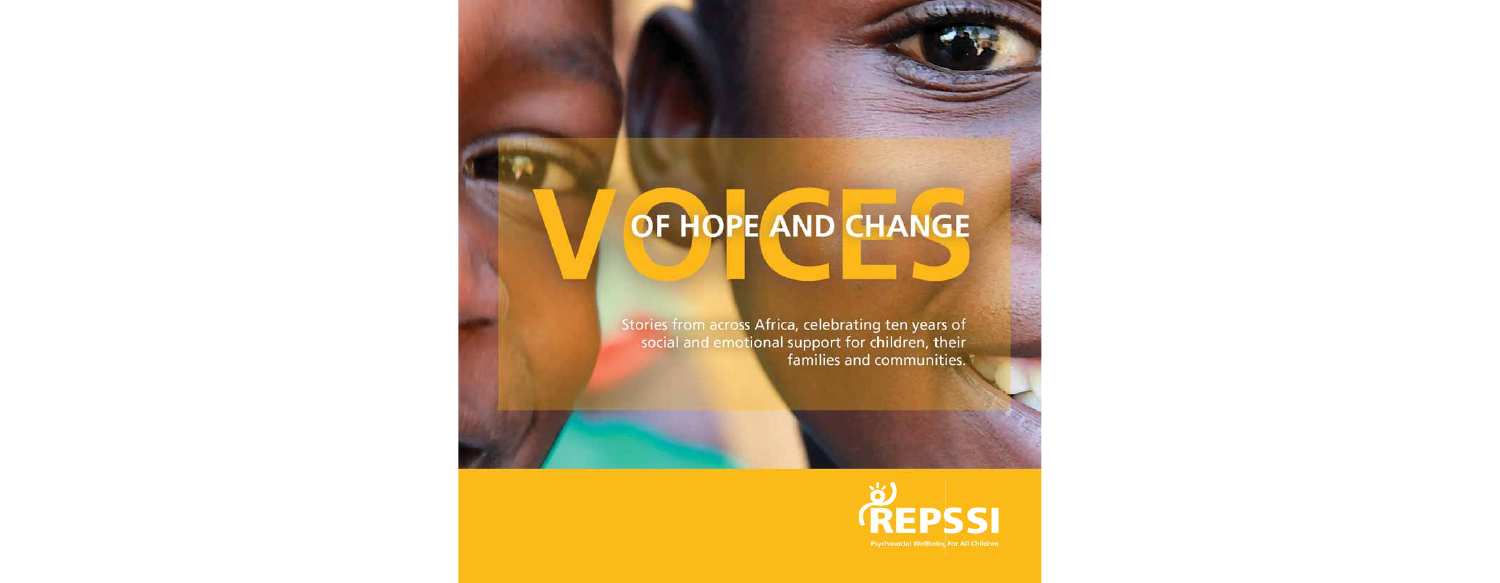# ACKNOWLEDGEMENTS

### TO OUR IMPLEMENTING PARTNERS

This publication would not have been possible without our dedicated partners from all across East and Southern Africa, who have shared their challenges and successes with us, so that others might learn from them.

They, and the communities and families they work with, gave their time, energy and commitment to the process of collecting these stories. We thank them deeply for this.

### TO OUR FUNDING PARTNERS

Ten years ago, an extraordinary group of government and corporate funders came together to do something about the social and emotional wellbeing of children affected by HIV and AIDS in Africa. They believed in REPSSI and the vision behind us, and it is because of their belief that we are here ten years later. To the Swiss Agency for Development and Cooperation (SDC), the Swedish International Development Agency (Sida), and the Novartis Foundation for Sustainable Development (NFSD), we offer our sincere thanks.

Cover photo: Children at a partner's community-based centre © REPSSI, 2011. All photos in used in this publication have followed ethical written consent procedures.

info@repssi.org | www.repssi.org | +27 11 998 5820 | PO Box 1669, Randburg, 2125, Johannesburg, South Africa



Stories from across Africa, celebrating ten years of social and emotional support for children, their families and communities.

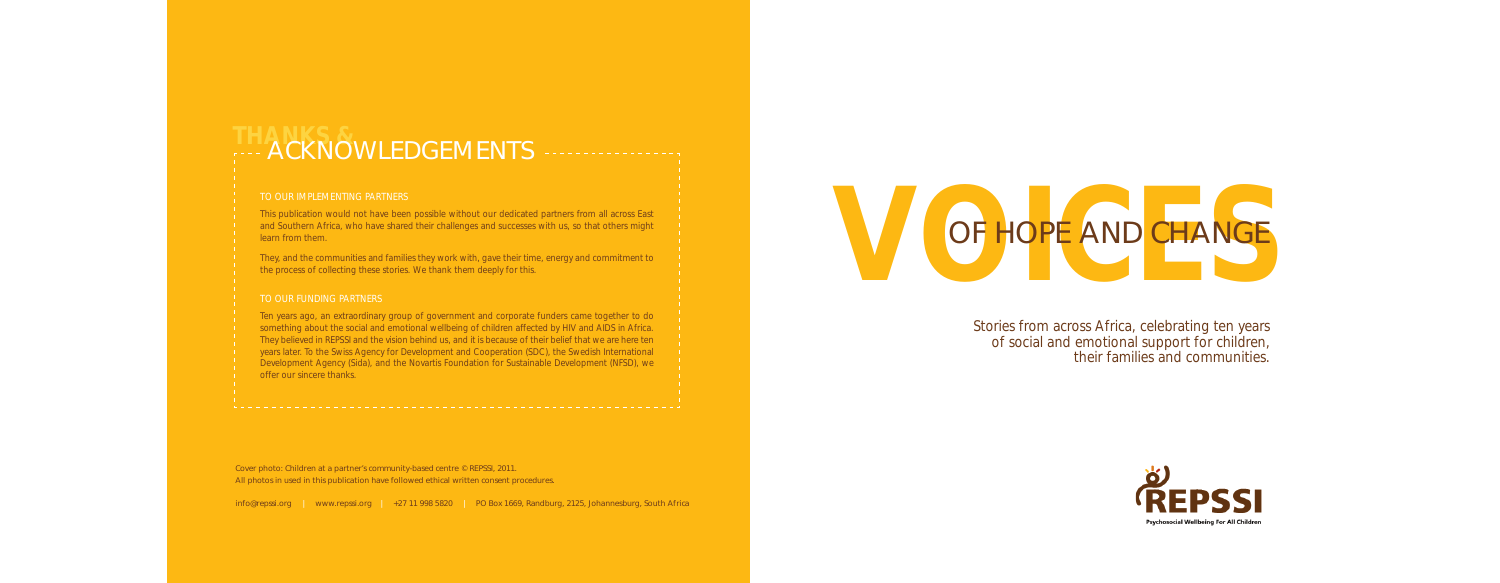WHAT WE STAND FOR .............................................................................................. 2 A SMALL DEDICATION ............................................................................................... 3 OUR JOURNEY: 2002-2012 ...................... CELEBRATING 10 YEARS OF: Igniting Hope .................................................................................................... 6 Changing Behaviour ....................................................................................... 12 Building Communities .................... Combating HIV and AIDS ................ Skilling Those On The Ground ....... Working With Governments ........ EXPERTISE: TOOLS AND TRAINING .......... REPSSI PARTNERS ACROSS THE REGION

# **TABLE OF CONTENTS**

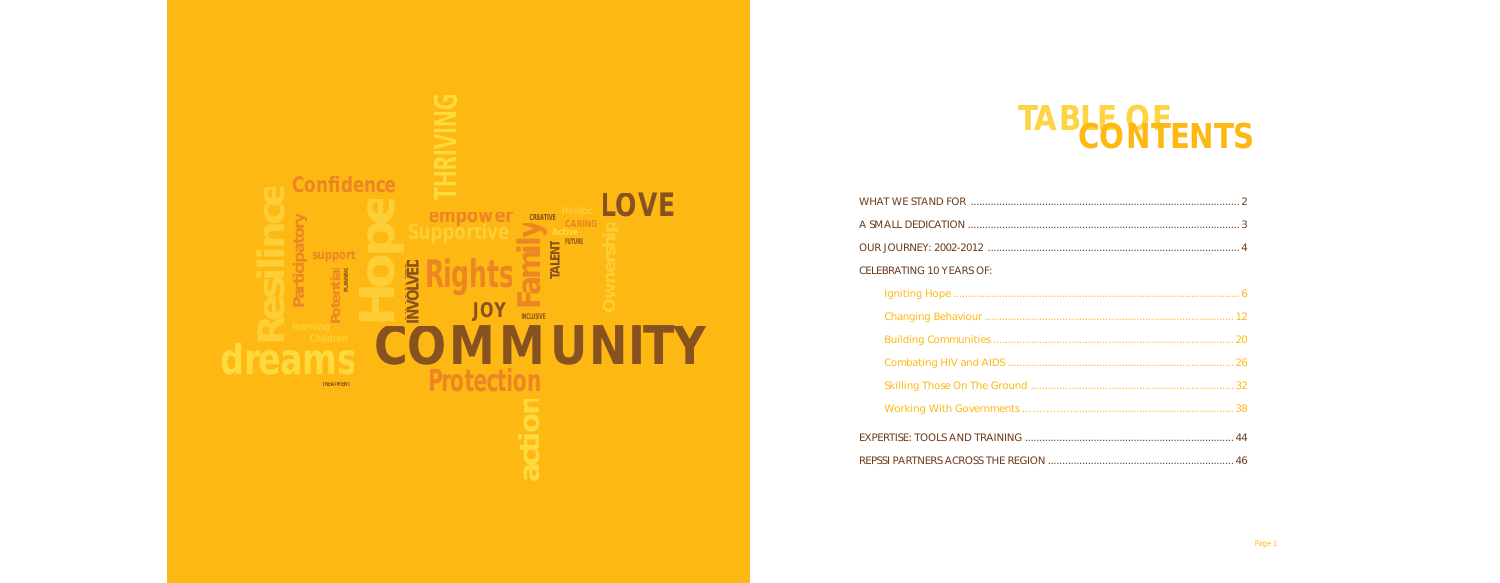### LOVE. CARE. PROTECTION.

All children have the right to be cared for, loved, encouraged and protected from harm.

Children and youth exposed to the devastating effects of poverty, conflict, HIV and AIDS are especially in need of care for their emotional and social (psychosocial) wellbeing. Many have lost parents and family, experienced deprivation and abuse, been stigmatised, witnessed atrocities, and suffered overwhelming grief.

If we wish to realise the potential of these children, if we wish to build strong and productive communities, if we wish to prevent HIV infections and promote healthy behaviour, if we wish to change attitudes and reduce discrimination… then we need to provide love, care and protection for all children.

We need to provide strong systems around children and youth to build their resilience and help them **thrive**.

#### WHAT IS PSYCHOSOCIAL SUPPORT?

Psychosocial support is love, care and protection. It is support for the emotional and social aspects of a child's life, so that they can live with hope and dignity.

All services for children can and should be delivered in a way that takes account of their psychosocial wellbeing.

Psychosocial support includes:

- ensuring the participation of children
- listening and responding to children's problems
- allowing children to express their feelings and needs
- helping children to appreciate their identity
- encouraging children to set goals and reach their potential,
- ensuring children have positive, nurturing relationships
- providing life skills for children and youth

Psychosocial support is best provided by families and communities.



At REPSSI, it is our privilege to work with a range of outstanding organisations across the region. Whether they are well-known international NGOs, or small, community-driven initiatives, our partners are all concerned with the wellbeing of vulnerable children and youth.

Throughout the decade since our foundation, we have been inspired by the successes of our partners in improving the social and emotional wellbeing of the people they work with. Despite distressing circumstances, poverty, legacies of conflict, and the devastation of HIV and AIDS, ordinary men, women, boys and girls across Africa are being supported and empowered to help one another live with hope and dignity. We are proud to have been part of that work.

In these pages, we have collected together stories of change, inspiration and encouragement from our partners. These stories show us that change is possible, and that situations of despair can be transformed by hope. We dedicate this collection to our partners.

# **WHAT WAS NOTED A SMALL STAND FOR A SMALL**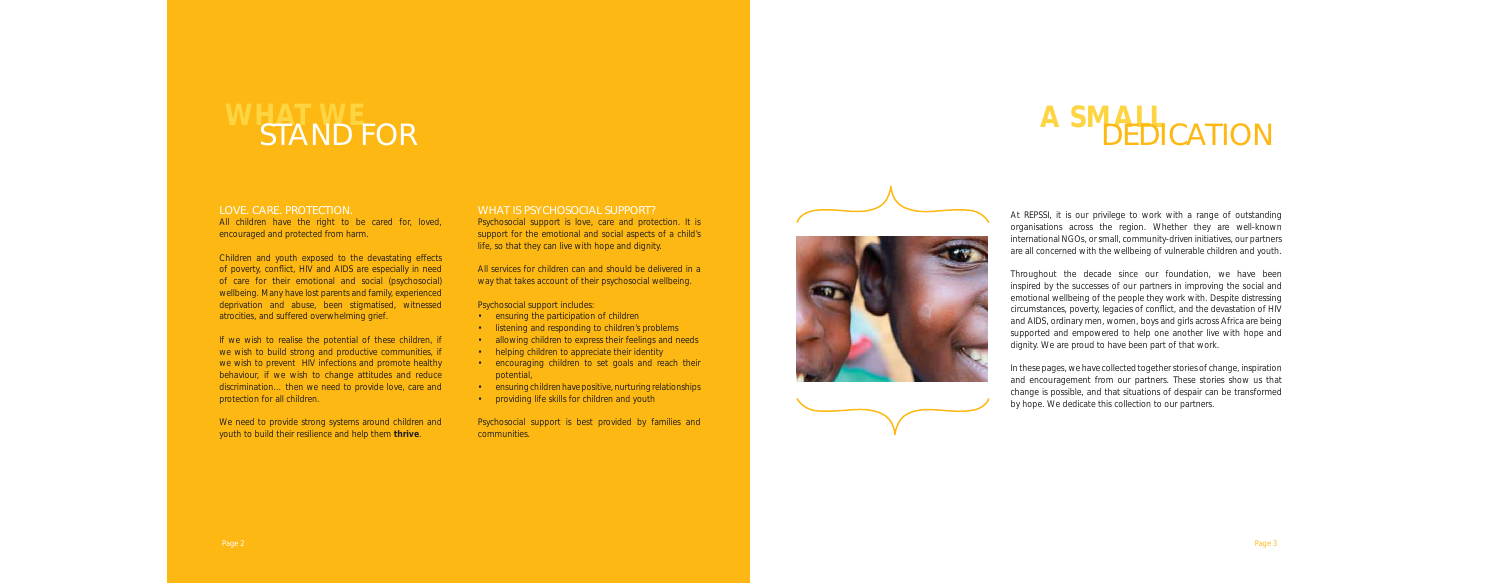psychosocial support for the region.

psychosocial support on the national, regional and international agenda; become SADC's technical partner; set regional standards; trained a pool of regional expertise; created an innovative comprehensive body of knowledge which can be applied at community level.



## **2002** OUR JOURNEY **-2012**

In 2001, a meeting was convened at Masiye Camp, Zimbabwe. This "think tank" was attended by a concerned group of practitioners, children, youth, partners, managers, and academics, from organisations responding to the crisis of orphaned and vulnerable children in the region due to HIV and AIDS.

They met to discuss the social and emotional needs of these children, and how best to address them. The four lead partners were terre des hommes, Salvation Army, SAT and International HIV/AIDS Alliance.

Supported by a trio of funding partners (the Swiss agency for Development and Cooperation, the Swedish International Development Agency, and the Novartis Foundation for Sustainable Development) this group established the Regional Psychosocial Support Initiative (REPSSI).

## **BEGINNING** IN THE

| YEAR1 $8.2$ , YEAR $3.84$                                                                                                                                                                                                     |                                                                                                                                                                                                                                                                                                           |                                                                                                                                                                                                                                                                                                                                                                                                                                                                                                  | YEAR $586.$ YEAR $788.$                                                                                                                                                                                                                                                                                                                                                                                                                                                                                | <b>YEAR</b> 9&10                                                                                                                                                                                                                                                                                                                                                                                                                                                                 |
|-------------------------------------------------------------------------------------------------------------------------------------------------------------------------------------------------------------------------------|-----------------------------------------------------------------------------------------------------------------------------------------------------------------------------------------------------------------------------------------------------------------------------------------------------------|--------------------------------------------------------------------------------------------------------------------------------------------------------------------------------------------------------------------------------------------------------------------------------------------------------------------------------------------------------------------------------------------------------------------------------------------------------------------------------------------------|--------------------------------------------------------------------------------------------------------------------------------------------------------------------------------------------------------------------------------------------------------------------------------------------------------------------------------------------------------------------------------------------------------------------------------------------------------------------------------------------------------|----------------------------------------------------------------------------------------------------------------------------------------------------------------------------------------------------------------------------------------------------------------------------------------------------------------------------------------------------------------------------------------------------------------------------------------------------------------------------------|
| <b>REPSSI</b> is<br>officially<br>registered as<br>a non-profit<br>initiative, and<br>the vision of its<br>founders is put<br>into action.<br>REPSSI begins to<br>expand, create<br>partnerships<br>and develop<br>knowledge. | Adoption of the<br>mainstreaming<br>approach to<br>working with<br>partners'<br>programmes.<br>8 key child service<br>areas prioritised.<br>Development<br>of Strategic<br>Framework 2005<br>$-2010.$<br>Inauguration<br>of the REPSSI<br>Governing Board.<br>Deepening<br>partnerships in<br>the region. | <b>REPSSI firmly</b><br>established within<br>the field. Begin to<br>invest in training<br>regional facilitators.<br>Study initiated with<br>the Swiss Academy<br>for Development and<br>ChildFund Zambia to<br>identify a successful<br>minimal Psychosocial<br>Support package.<br>Partnership initiated<br>with the University<br>of KwaZulu-Natal<br>to develop a<br>distance-learning<br>Certificate Course in<br>psychosocial support.<br>First partnership<br>consultative Forum<br>held. | Finalisation of 8<br>mainstreaming<br>guidelines and 14<br>other manuals.<br><b>REPSSI ensuring</b><br>children and PSS are<br>on the agenda at<br>national, regional and<br>international fora.<br>8 countries piloting<br>the Certificate course,<br>supported by UNICEF<br>and AusAID.<br><b>REPSSI and UNICEF</b><br>support SADC to<br>develop a "Minimum<br>package of services<br>for orphans,<br>vulnerable children<br>and youth", to<br>provide a framework<br>for governments in<br>region. | 5 million children<br>reached through<br>partners. Organisations<br>seeking endorsement<br>from REPSSI.<br><b>REPSSI</b> named<br>"Technical partner" to<br>SADC. Regional Forum<br>held with participants<br>from 17 countries.<br>Zambia study provides<br>independent evidence<br>of need for REPSSI<br>interventions.<br>Social Enterprise<br>launched to resource<br>new strategy 2011-<br>2015.<br>1088 students enrolled<br>in Certificate Course<br>across 10 countries. |
| 2003-20                                                                                                                                                                                                                       | 2005-2006                                                                                                                                                                                                                                                                                                 | 2007-2008                                                                                                                                                                                                                                                                                                                                                                                                                                                                                        | 2009-20                                                                                                                                                                                                                                                                                                                                                                                                                                                                                                | 2011-2012                                                                                                                                                                                                                                                                                                                                                                                                                                                                        |
|                                                                                                                                                                                                                               |                                                                                                                                                                                                                                                                                                           |                                                                                                                                                                                                                                                                                                                                                                                                                                                                                                  |                                                                                                                                                                                                                                                                                                                                                                                                                                                                                                        |                                                                                                                                                                                                                                                                                                                                                                                                                                                                                  |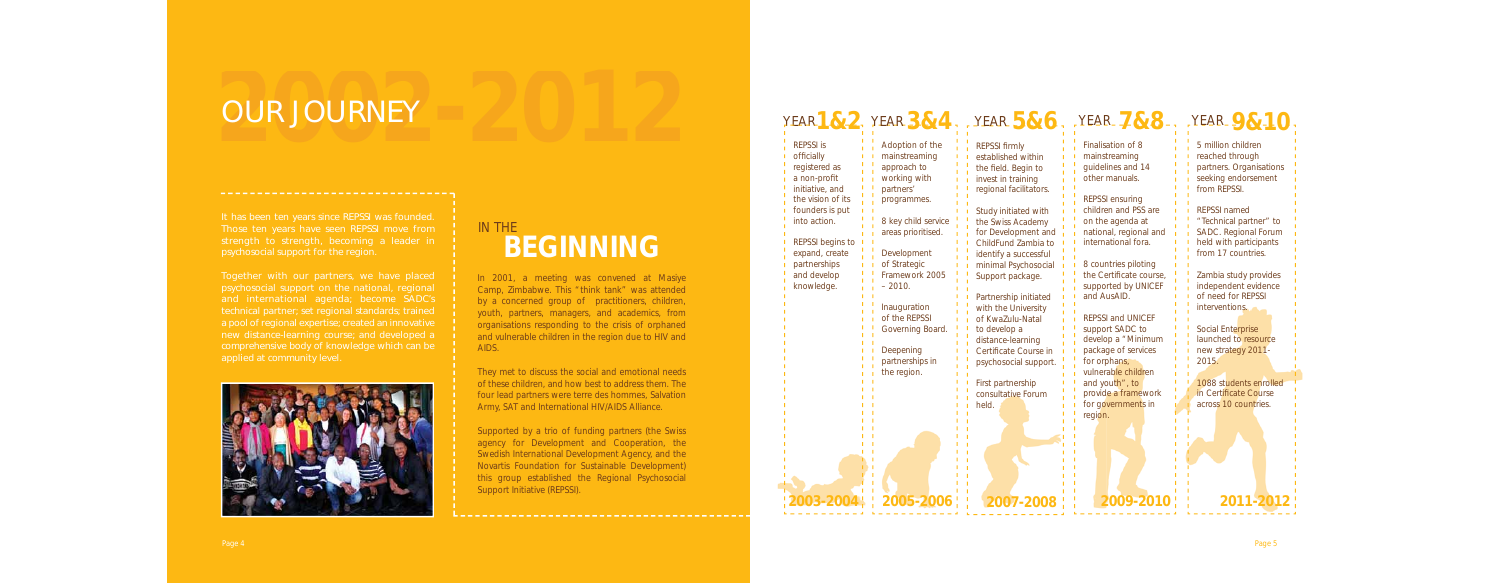

**VOI**

# IGNITING HOPE **CONTING HOPE**

Hope is the wellspring of all dreams, ambitions and change. Hope can be fostered through kids' clubs and caregiver support groups; home visits to show care and attention; and training for members of the community who interact with children every day.

Page 6 Page 7 Page 7 Page 7 Page 7 Page 7 Page 7 Page 7 Page 7 Page 7 Page 7 Page 7 Page 7 Page 7 Page 7 Page 7 Page 7 Page 7 Page 7 Page 7 Page 7 Page 7 Page 7 Page 7 Page 7 Page 7 Page 7 Page 7 Page 7 Page 7 Page 7 Page

"We are dealing with a situation of despair and we need to restore confidence, give hope for the future... psychosocial support does that."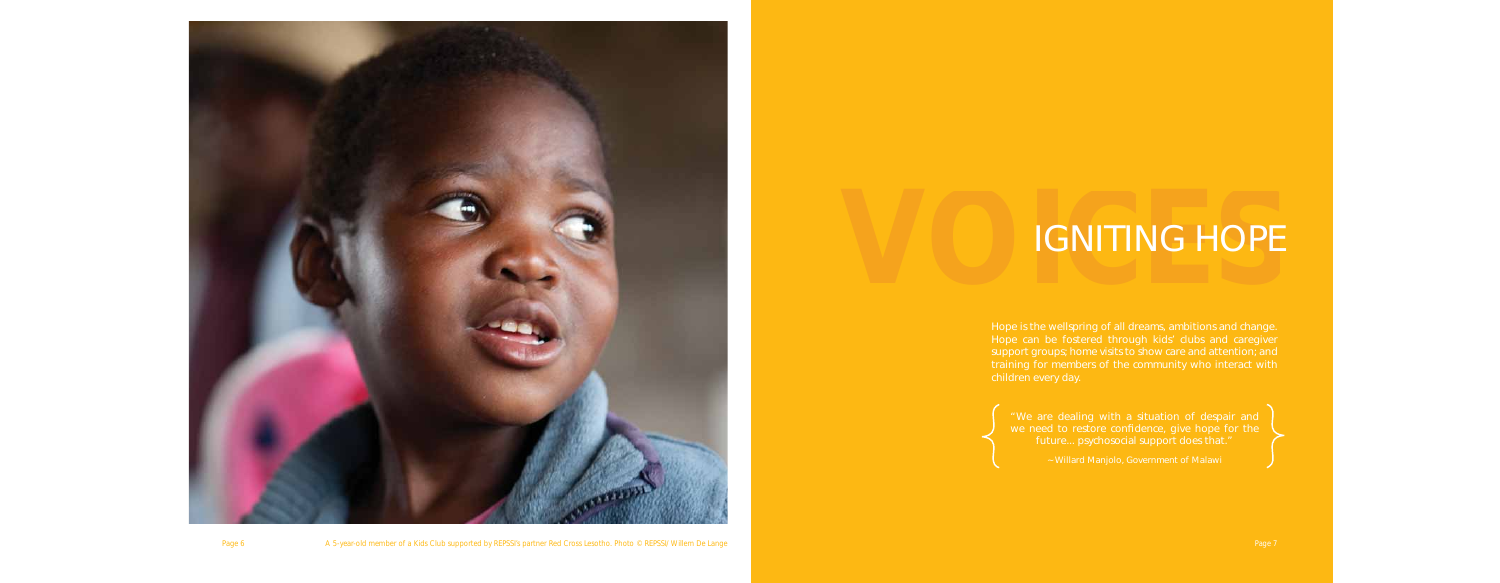## IGNITING HOPE



Often, the most valuable things cost nothing at all, such as encouragement, love, trust, or a listening ear. This has been a revelation for our partners, and the communities they work with.

Peter Aduda, Kisumu Area Manager with **ChildFund Kenya**, says that through the partnership with REPSSI, "We realised that there are crucial things in people's lives that do not necessarily cost money... like attention, like love, like care."

**ChildFund** has now changed its approach to take into account psychosocial as well as physical or material needs. "Psychosocial support has transformed that attitude that 'we don't have money', and therefore there is nothing we can do," says Peter.

### "I used to think I was poor and believed that I could not give, but now I realise that I can give back in other ways that do not require money, by giving love and encouragement."

Three years ago, Tshikukulume was a teenager in rural Limpopo, South Africa, who was struggling to cope with the death of his parents.

Likewise, Nancy Chidzankufa, Director of Programmes with the **Malawi Girl Guides Association (MAGGA)**, has used REPSSI tools to add value to her work. She tells us that "the community has come to realise that ... they can help a child to develop holistically without money."

" The thing that encouraged me at first was being told that I could get some food there," Tshikukulume says. "But after a while I realised that what I was learning there was important. They were telling me that I could do something

In Botswana, **Project Concern International** has found participants were similarly transformed through REPSSI's *Journey of Life* workshops. "I used to think I was poor and believed that I could not give, but now I realise that I can give back in other ways that do not require money, by giving love and encouragement," a caregiver said after the workshops.

"After being assisted myself I realised that there are so many people who also need help. So... my friends and I formed a group... We fight substance abuse. We teach people about HIV and AIDS. We're encouraging school drop-outs to go back to school...

## PASSING ON HOPE

~ Caregiver, Botswana

"I used to think I had no future and no hope. I felt alone," says the 22-yearold, reflecting back. That was before being invited to the Far North Drop-In Centre, supported by the **Nelson Mandela Children's Fund**.

with my life."

"To help me see that I could become somebody they started with the *Tree of Life*... It made me realise that every tree, even the biggest, starts small but can grow big. Growing is a process. As you grow you always face challenges but you don't have to move backwards, or to turn to crime or become negative. You must encourage yourself; tell yourself that one day you'll be up there, just like a big tree and bearing good fruit.

"I'm really thinking about being a social worker... I want to be remembered for getting street kids back to school, for playing a role in stopping alcohol and substance abuse. I want to be remembered for bringing hope."

"After being assisted myself I realised that there are so many people who also need help... I want to be remembered for bringing hope."

~ youth, Limpopo

Read more about REPSSI's *Tree of Life* and *Journey of Life* manuals mentioned here on page 44.

REPSSI has a range of quality manuals, training and tools developed over years of working with partners.

A girl in another Far North drop-in centre told us about how the support she received helped her cope with he experience of losing her mother last year: "I didn't think that I'd ever find someone to talk to, until I came here and I was told not to give up and lose hope."

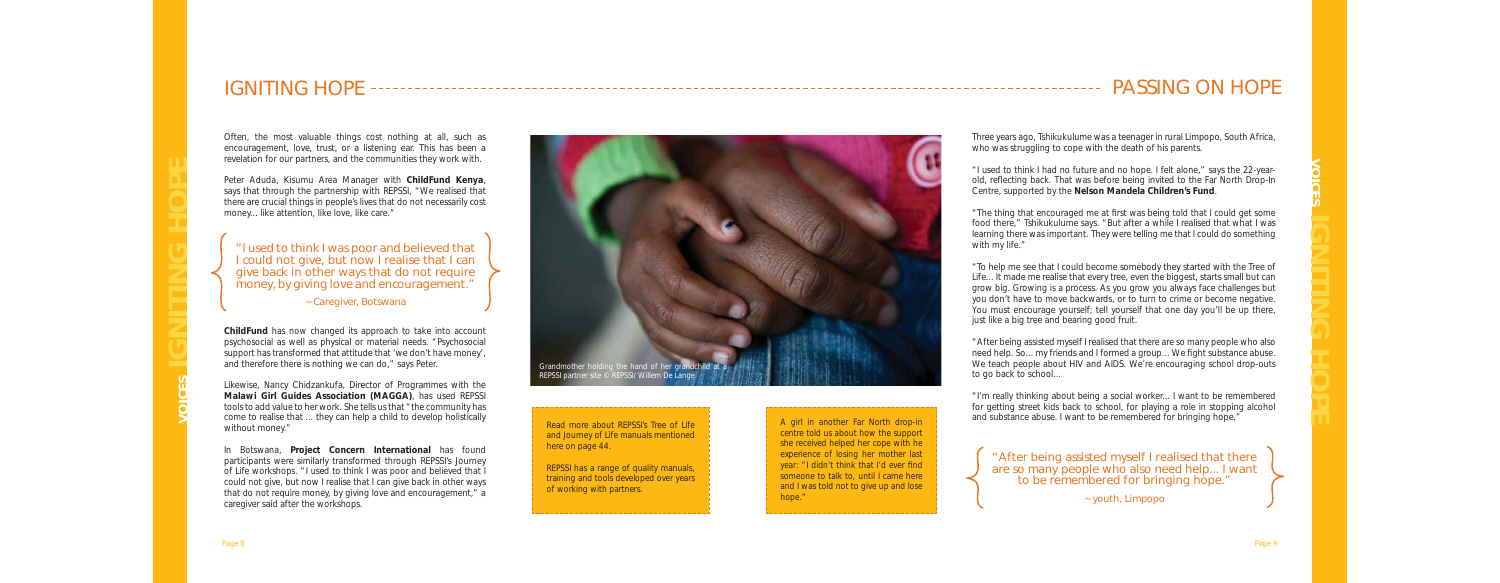*It may seem such a small act, but two REPSSI partners in Tanzania show that just being visited is of great importance.* 

### **Africare, Zanzibar**

Shaib Mohamed, the regional manager of **Africare's** project in Zanzibar, explained to REPSSI that the volunteers on his programme used to feel they could not go on a home visit without bringing something with them, such as food or clothes. But, triggered by REPSSI's training, Africare taught the volunteers to add value in other ways, such as listening, and equipping the caretakers to better care for their children.

The reports they are receiving demonstrate that while caregivers appreciated the material support, they value the social and emotional (psychosocial) support more. One elderly man caring for a grandchild by himself, and living in extreme poverty, told Africare "This is the most important thing: knowing how to care for my grandchild."

"They were all saying, we would like to be visited," said Shaib. "Because when you visit us we really feel that there are some people who are caring for us, who are caring for our children."

## BRINGING HOPE, ONE VISIT AT A TIME WITH A LITTLE HELP FROM MY FRIENDS

#### **St. Lucia Hospice, Arusha**

Some years ago Zainabu's brother and two sisters died, leaving behind six children. She now cares for them as well as her own three children and her grandmother.

> *Children experiencing difficulties and feeling isolated can* find support and comfort from their peers, in structures *such as kids' clubs.*

Zainabu is HIV+, and recently found herself bed-ridden she was so ill. But members of **St. Lucia Hospice and Orphanage**'s outreach team visited her. They cared for her, counselled her, and encouraged her to take ARVs, until she could get out of bed again.

Emotionally, she says she has changed: "I am now thinking HIV is not the end of my life." She is also able to take three of her children who are HIV+ to the clinic to get them treatment. She has gone on, in fact, to become the chairperson of her local Most Vulnerable Children Committee, a voluntary government structure trained and supported by St. Lucia. She now gives of her time to visit other families, to provide them with the same emotional and social support that she herself received.

- "Visiting families gives them hope, and respect... it promotes their hope and them thinking that, okay, we are still of worth in this community."
- ~ Winfrida Mwashala,Director of St. Lucia Hospice and Orphanage



*St. Lucia staff members on visits to families. Photo © REPSSI*

#### **Kenya: Bringing peers together**

Danso Dandora Community Support group is based in the Dandora slum area of Nairobi. As a result of training through **Hope worldwide Kenya**, on the REPSSI tool *Journey of Life*, they started a Kids Club to build the resilience of the children in their community.

Every Saturday, the members of the kids club come together, to play games and learn life skills, and the group quickly saw the effects. "These children, some of them are HIV positive and some are not. So when we started the idea was we mingle them together," says the chairperson. "Within a short time, the children built resilience, they adapted, and now they can face the challenges in their life better."

### **Zimbabwe: Looking out for one other**

In Zimbabwe, a teacher with **Midlands AIDS Services Organisation (MASO)** has set up a Journey of Life club for children at a local school. The members tell us that through the activities in the club, they were taught to be observant, to work together as a group, and to look out for others.

One member gave an example of seeing a child crying one day, saying "I was able to approach the child and find out what was wrong." Another member told us how they noticed that a classmate had no shoes. They put up a notice asking for donations, and enlisted the help of a teacher to pass on the donated shoes anonymously.

#### **South Africa: Adults also need support**

It is not only children who gain confidence and hope from their peers. Virginia Mbaimbai is 68 years old, and lives in Soweto, South Africa. She lost six children to AIDS within a period of two years, and now cares for 8 grandchildren. She told us how a peer support group run by REPSSI's partner, the **Olive Leaf Foundation**, helped her cope with these extraordinarily difficult circumstances:

"What really helped me personally were the sessions we had on coping mechanisms. How does one cope when they've lost a loved one? I shared my own story with them. Six children in two years! All these children to look after. Support is important…. I'm hoping that since I'm doing my best to bring these children up right, to put into practice all the parenting tips I've learned, they will grow to be upright, honest, hardworking people."



*Children in an after-school support group established by Red Cross Lesotho. Photo © REPSSI/ Willem De Lange*

Read more about REPSSI's training manual, *Facilitating Care and Support Through Kids' Clubs,* on page 44.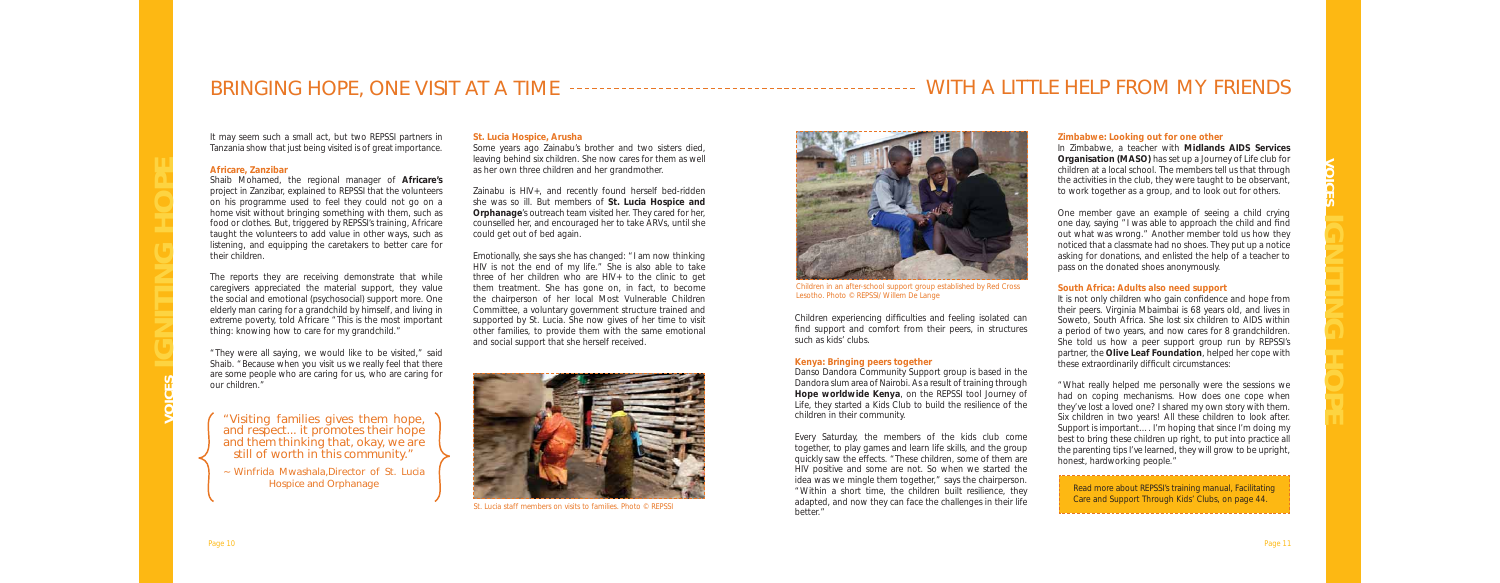

Page 12 Girl leading a *Tree of Life* session at a partner site; pyschosocial support can help change gender roles and attitudes. Photo © REPSSI/ Willem De Lange Page 13 Page 13 Page 13 Page 13

# CHANGING BEHAVIOUR

Again and again, we hear from our partners that psychosocial support activities and tools have been effective in shifting children's wellbeing.

child abuse, or the role of the girl-child, communities across the region have come to identify the impact of certain behaviours on children. Not only that, but they have then taken steps to alter this behaviour, in order to better support the vulnerable children amongst them.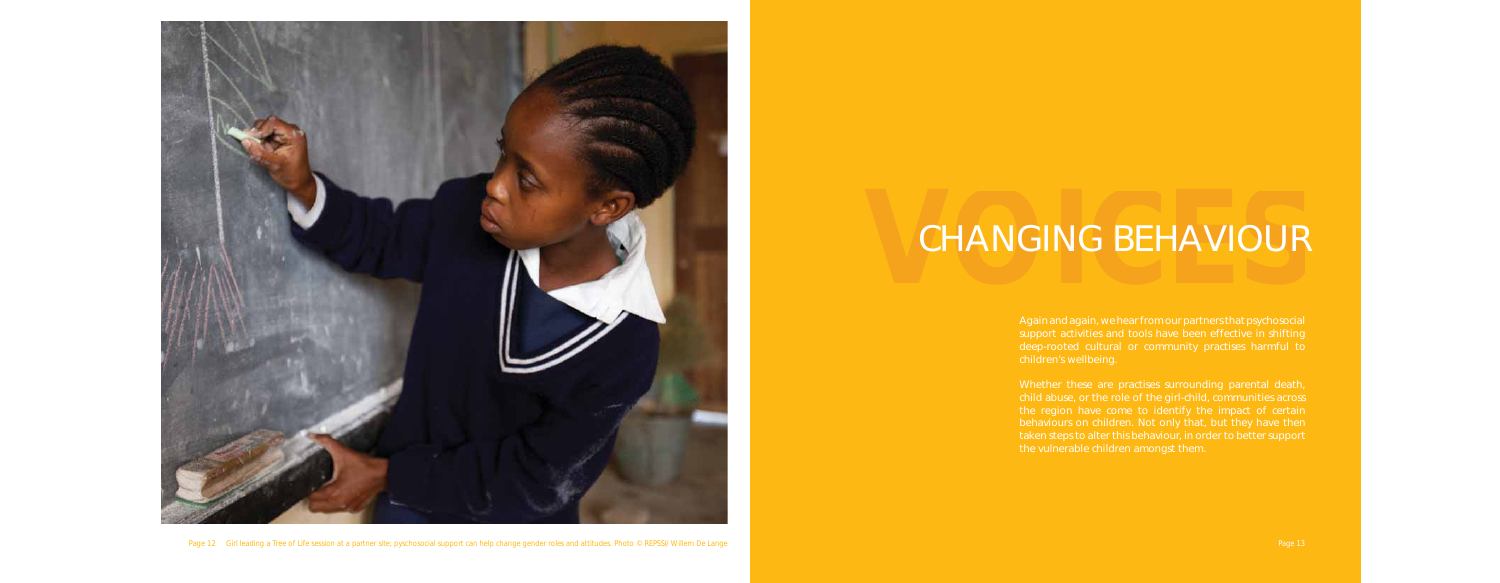## DEATH, INHERITANCE & ADOPTION

*Traditionally, many practises surrounding death can overlook children and their rights. Psychosocial support activities can help communities see the affect on children, and change their behaviour.* 

#### **Speaking about Death**

In many communities across the region, children are not involved in activities surrounding the death of their parents. They are not brought to the funeral, nor are they told that the parent is dead. "In the past we were hiding the death," explains a caregiver with **ZAMWASO**. "When a parent passed away we told the child they were away travelling."

However, when encouraged to think about issues from the child's perspective, our partners report that communities realise children need the opportunity to grieve, and begin to change their approach. "Now, children take part in the process and that is a remarkable change," says Association Vute, an affiliate with our partner **Save the Children in Mozambique**.

Children can also be treated badly when adopted by another family after the death of their parents. This discrimination can take many forms, such as being forced to eat separately, given fewer possessions, or being made to feel unloved.

#### **Inheritance Rights**

Despite laws protecting children's inheritance, relatives of the dead parent often appropriate land or possessions belonging to the child.

Our partners have related many cases of this practise being reversed. In Zimbabwe, a grandmother in **MASO's** support group explained to us that she had taken property from orphaned children. The discussion in the *Journey of Life* had reduced her to tears when she understood how her behaviour had affected her nieces and nephews. "It helped me to realise that if anyone dies in the family, the property must be used for the good of the children," she said.

#### **Treatment of Orphaned Children**

Thankfully, behaviour like this can be changed through careful awareness-raising activities, as partners from across the region attest. A traditional leader in Malawi, trained by **CONSOL Homes, told us**: "Before we did not treat orphaned children in the community well... But after the *Journey of Life* and other training, that cruel behaviour has been reduced. We know now that an orphaned child is a child like any other."

## WITH A LITTLE HELP FROM MY FRIENDS



~ Community leader, Malawi



*Our partners' experiences show that effective community mobilisation can help shift problems from the responsibility of an individual to the responsibility of the whole community.* 

#### **Zimbabwe**

Using a network of volunteers, **Bethany Project** works with Child Protection Committees, a local government structure. They have been using the *Journey of Life* to outline the responsibilities of the committees, and engage the wider community.

As a result of the *Journey of Life* training, they have seen a fundamental shift in the sense of responsibility for children. "Before, if a child had no school fees, the community would say this is not our problem. They would wait for a donor to come in. But now they are owning it… saying these are our children."

#### **Malawi**

A similar shift has been seen in Malawi, as a result of *Journey of Life*  training. "In the past, if a child had a problem, we assumed that it had to be tackled by the child's family alone," a staff member at **CONSOL Homes**  in Malawi explains.

After undergoing the *Journey of Life* training, there is a collective sense of responsibility for children. The training has also led to a system for referring children's problems to government structures for further specialised support.

"Before, the community would say this is not our problem... But now they are owning it, and saying these are our children."

~ Staff member, Bethany, Zimbabwe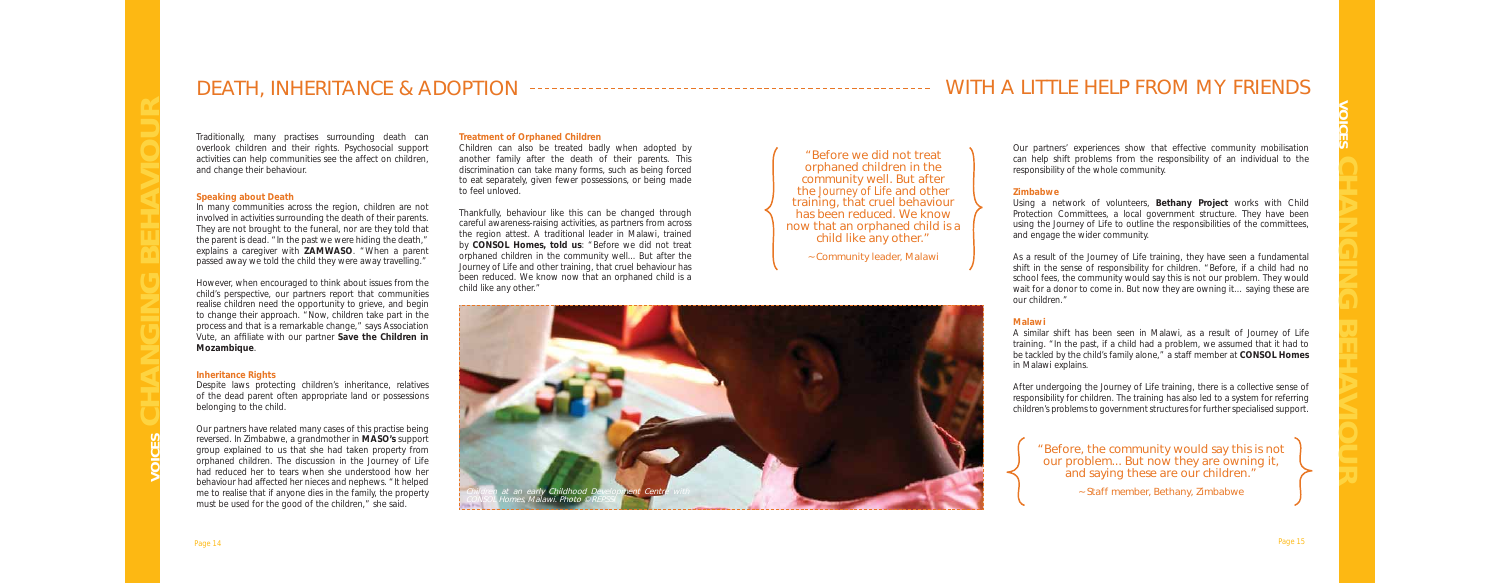## INCREASING CHILD PARTICIPATION

Children's voices are not usually solicited, or listened to, in families or communities. Many parents, staff members, community caregivers and traditional leaders have told us that psychosocial support training from our partners has helped them listen to children and include them in decision-making.

The director of Fanang Diatla, an organisation supported by REPSSI's partner, the **Nelson Mandela Children's Fund**, told us: "It is not our culture to consult children… It is something that was lacking, but psychosocial support has opened our eyes that a child's suggestion is very important."

In Tanzania, caregivers in groups supported by **Zanzibar Muslim Women's AIDS Support Organisation (ZAMWASO)** say they now listen to children at a younger age, and ensure the greater participation of children.

One caregiver, Moskes Omar, explained the changes she had witnessed. "Before *Journey of Life* training we were way behind. When children came with questions we were not in a position to receive, give answers or information but only being harsh. We could not understand them."

The training helped parents to listen, and see about things from the child's perspective."We have noticed positive changes in the children. They can now approach us and we can have a discussion. We can now exchange and share ideas."

Francisco Canivete, the director of a REPSSI partner in Angola, **Association Elavoko Lyomala**, has noticed similar changes after training in psychosocial support.

'When my child came back he wouldn't respect anyone," said another. "He would say "I don't care what you want, I can kill you anytime". But now he is back in school and peaceful and we are happy together."

"I have seen that as a result of workers being trained on psychosocial support, children are now happy and both children and the workers know how to interact with each other. Attitudes and behaviour are transformed and children are now feeling at ease to communicate."

REPSSI's Certificate course (see page 32) encourages students to become more aware of children who are excluded or discriminated against. One student in Kenya, Laurence Dchieng Idipo, demonstrates how small actions can do a great deal to address discrimination against children with disabilities.

In Katine, Uganda, REPSSI's partner organisation **Transcultural Psychosocial Organisation (TPO)**  has trained youths from the community to act as peer educators. They have been trained in REPSSI's *Journey of Life,* and apply what they have learned with vulnerable children in weekly sessions. They use simple activities to facilitate discussions, games, and planning.

"*Journey of Life* helps everyone understand the importance of community parenting and how to identify children in need and help them," says one peer educator.

"When we started working with the children they could not talk and they were very tearful. But now they are happier and more hopeful, and they are so free to talk," adds another.

Elsewhere in Uganda, TPO has used the Journey of Life, along with counselling and other support, with communities to help them care for children who were abducted by the Lords Resistance Army. One parent's group formed told us just how valuable the training and support has been.

'When the children returned they were stigmatised and called names," one parent recalled. "But we have sensitised the community and this has now stopped."



*Caregiver Moskes Omar, Zanzibar, now communicates better with her children. Photo © REPSSI*

## INCLUDING THE MARGINALISED

#### **Children with disabilities**

Laurence is the chair of the Rang'ala Community Psychosocial Support network. The network is supported by REPSSI's partner **ChildFund Kenya**, who run a sponsorship programme in the area. Laurence's network realised that some parents only chose the most healthy or non-disabled child for this programme.

"They went as far as taking children with disability into a hidden room so that they are not seen, even in the picture," he recalls. The course gave him ideas about how address the situation, through home visits and community discussion forums.

"What has changed the attitude of parents is the dialogue sessions between the community and the parents on the equality of human beings," he says. He reports that, as a result, many children with disabilities are now being put forward for sponsorship.

#### **Sex workers**

Psychosocial support training emphasises resilience, and assisting people to build their capacity to overcome the difficulties in their lives. Julius of **Hope worldwide Kenya** explains how this helped him in his work.

"We have done work with sex workers who have reached a point where they feel they can't do anything except sex work and they have no abilities," he says. "They say they had always thought they can't do this. But now they realise they have all these resources in themselves, they can do it."

"It is not our culture to consult children… It is something that was lacking, but psychosocial support has opened our eyes that a child's suggestion is very important."

- NGO Director, South Africa

## **Returning from Conflict**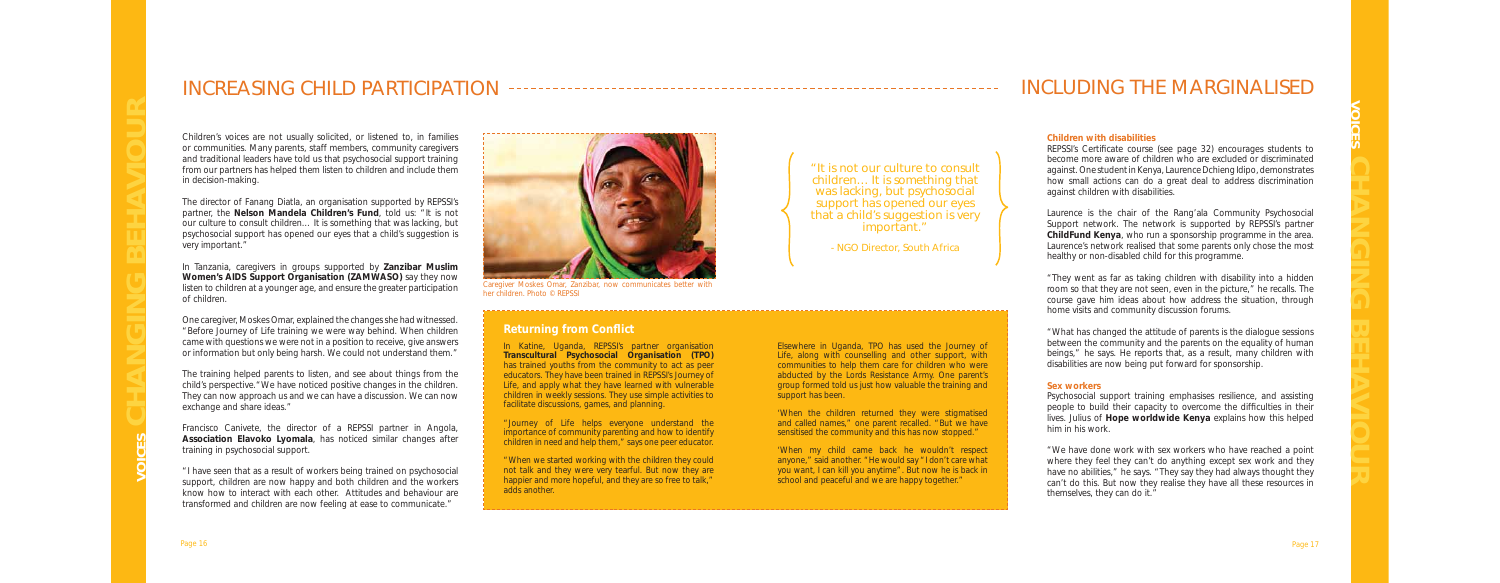## EMPOWERING THE GIRL CHILD

**Malawi Girl Guides Association (MAGGA)**, has seen psychosocial support enhance their mission of promoting the girl-child. As a result of REPSSI's *Tree of Life,* Nancy Chidzankufa, Director of Programmes, told us, "the girls are able to discover their abilities … and they are given that assurance to say they can make it in life despite challenges."

Early marriages still occur in many districts in Malawi, as a perceived way out of poverty for families. Nancy has been using the pictures from the Journey of Life to stimulate discussion with community leaders.

Through this, community leaders recognised their role in resolving issues, and developed community codes of conduct. These have proven very useful in cases of early marriage, sexual abuse and discrimination.

"We had one girl who was 13 years old," says Nancy. "She was being forced into marriage by her parents." The local traditional authority had participated in the MAGGA workshops, and as a result had set out procedures for such situations. He summoned the parents, and helped them understand that the proposed marriage was wrong.

> of, and commitment to fulfilling, the needs of girl children. After going through the training workshop, teacher Likando Pelekelo said: "I have gained a lot of knowledge on how to face challenges… I will ensure that the children and the community are sensitized on child abuse, gender and the importance of girl education. As a mentor, I will be a mother to the girls and visit their homes to encourage and support them."

The parents subsequently supported the girl to return to school. She is now 15, in secondary school, and still unmarried.

#### **Camfed (the Campaign for Female Education)**

in Zambia has been a REPSSI partner since 2009. Teachers, resource teams, support groups, district committees and others have been trained in psychosocial support using REPSSI tools such as the *Journey of Life, Hero Book*, the *Tree of Lif*e and *Journeying Towards Our Dreams*.

As a result, Camfed reports increased awareness

*Tiwonge Barton, a Girl Guide in Malawi. Photo © REPSSI*

## CHANGING GENDER ROLES

Childcare in Africa is still predominantly seen as a woman's role, and as a result is often undervalued. However, the awareness-raising and personal reflection that psychosocial support activities promote often help challenge these gender roles, and encourage men to care about vulnerable children in their communities.

Zephania Anyango is the only male member of his support group in the slum area of Nairobi, Kenya supported by **Hope worldwide Kenya**. His group runs income-generating activities to support vulnerable children, and holds weekly kid's clubs. Wearing a knitted cap and a permanent smile, he encourages other men to follow his example.

"African old men, like me, I give them a message," he says. "Men like me should volunteer and come together to do the kind of work I am involved in so that the country develops."

In the Kimandolu district of Arusha, Tanzania, Mohamed Nyasuka is a member of the Most Vulnerable Children's Committee. These committees were set up by **St. Lucia Hospice** in cooperation with the local government, following REPSSI training. Their role is to identify and assist vulnerable children in their area.

When he went on home visits as a committee member, and saw the situation of those most vulnerable children in their home, he realised that he really did need to provide this support. "Other men have tried to discourage me," he told us. "But this is my vision. I love children... This is from my heart."

"African old men, like me, I give them a message... Men like me should volunteer and come together to do the kind of work I am involved in so that the country develops."

- Zephania Anyango, child support group. Kenya



## **Right to Education**

Simbarashe, a staff member with **Batani HIV/ AIDS Services Organisation (BHASO)**, found that psychosocial support activities changed attitudes to educating girls. This was previously considered a bad investment, as girls would marry and leave the family.

"Our elders used to believe that there is no reason to send girl-children to school," he says. "They have now realised it is important to treat each and every child equally. Now girl-children are having the opportunity to go to school."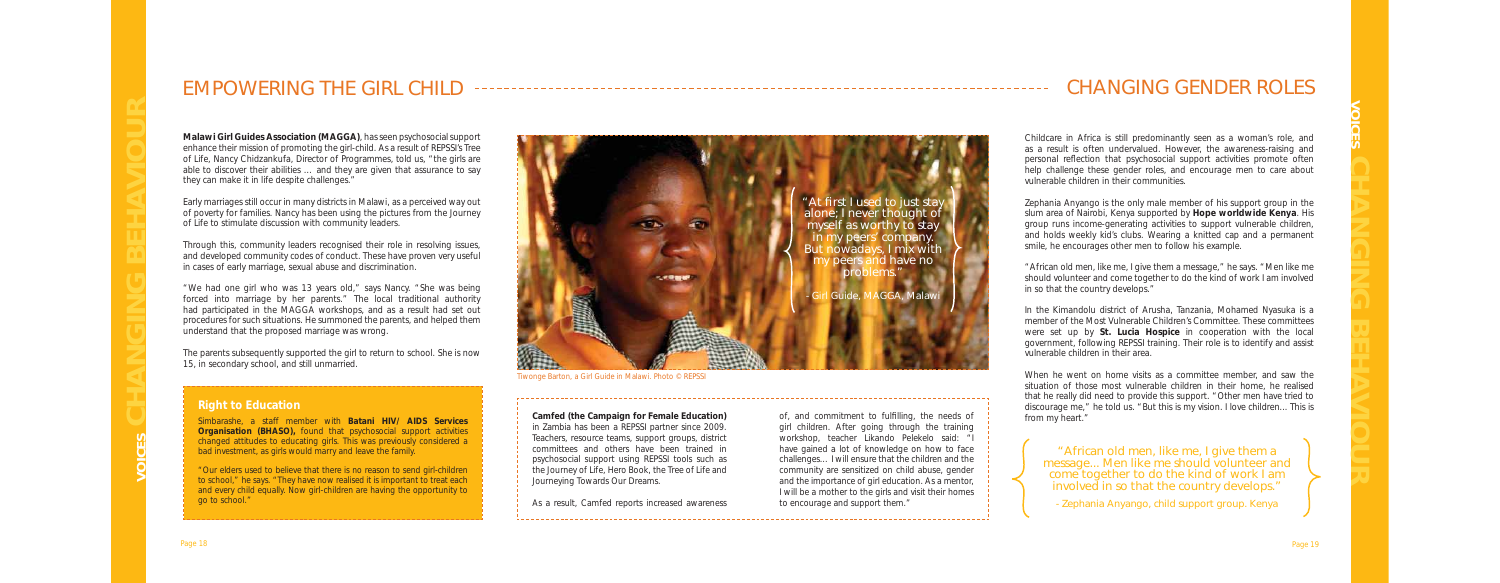

Page 20 Community members comforting a child at a REPSSI partner site. Photo © REPSSI/ Willem De Lange Page 21 Page 21

# **BUILDING COMMUNITIES**

Communities and extended families are our most valuable resource in providing social and emotional support for children and youth. No institutional centre or outside group can hope to replace the daily, consistent care that the people in everyday contact with vulnerable children can provide.

Effective community mobilization is therefore crucial for ensuring that this care and support is provided. Here, we look at testimonies of how communities can be brought through a journey of awareness, to become sensitized to the needs of the children in their midst, and aware of their own ability to work together to make a difference.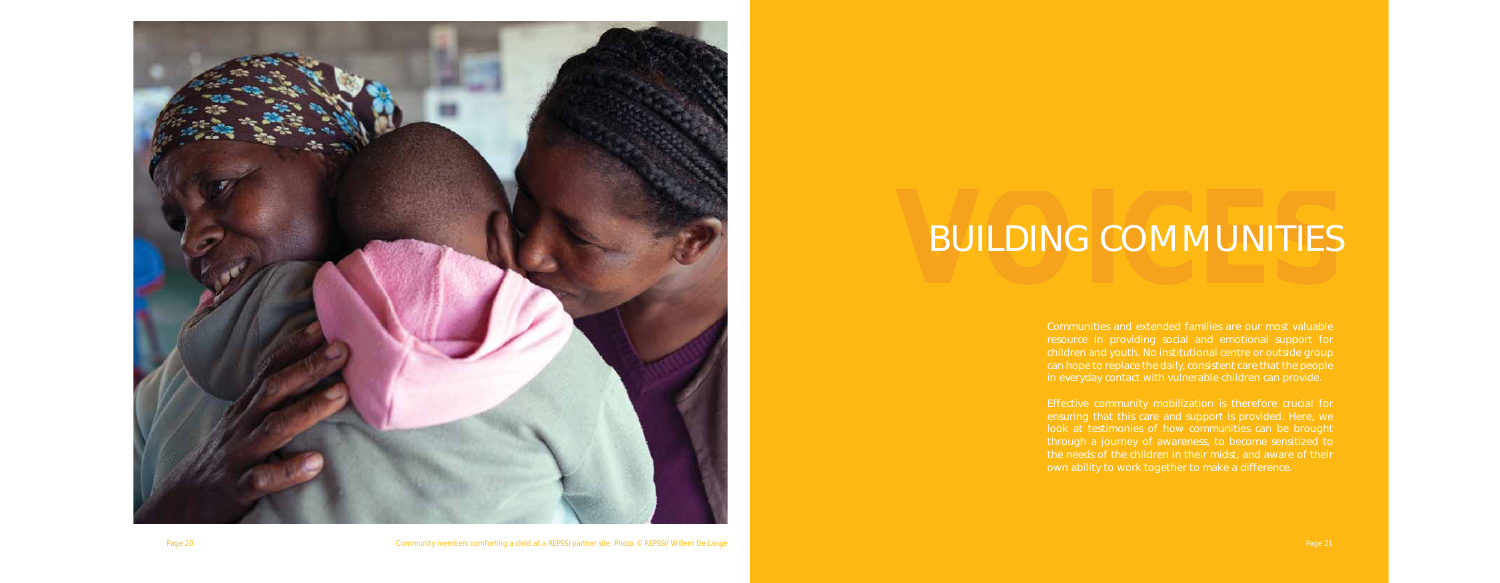The T'sosane community in Lesotho has experienced great hardship due to the HIV and AIDS pandemic, including a dramatic increase in the number of orphaned and vulnerable children (OVC), and the number of elderly people who now have to care for them.

In response, the Phomolong support group was formed to provide emotional, spiritual and financial support for children and the elderly. They decided to set up a "kids' club", to provide a safe place for children in the community to talk, and seek advice on life matters.

REPSSI's partner **Touch Roots Africa (TRA)** trained Phomolong members in child protection and psychosocial care, and in *Journey of Life* and *Tree Of Life*. This provided them with skills to better engage the community, deal with stigma, and provide support to bereaved children in the kids' club.

Liteboho Mokoena\* is one such child. His father passed away when he was still very young, leaving his mother alone to care for him. At first, he was not comfortable with other children, or talking about his life. But after time, Liteboho began to talk about the problems he faced, and how they made him feel.

He was trained on REPSSI's *Kids' Club* manual, which explains that everyone can play a part in assisting vulnerable children in their community. As a child who had lost his father, Liteboho felt he could help others not to suffer in silence like he did.

"The training taught me a lot about who I was and what I had in my life," he says. "Before I looked at all the problems in my life only and not the good things I had and all the people I had around me. It taught me that I did not need to feel alone and that things were good and not bad. I learned to understand why my mother was so sad and how I could help her."

Liteboho now contributes to community life by positively encouraging other children to live safe lives. "I am no longer scared, I am no longer angry, now I feel loved," he says.

"When we started the community was broken," say the chair. "Now we can see that people are doing much better in their lives, especially the OVC left behind by their parents."

*\*name changed for confi dentiality* 

## TAKING JOINT ACTION

*Community-authored action plans are a highly effective way of catalysing joint care and support for children.* 

#### **Visits and care**

The **Zanzibar Muslim Women's AIDS Support Organization (ZAMWASO)** used the *Journey of Life* with their community projects. As part of their action plan, one community established a fund. Each member contributes 500Tsh so that all vulnerable children in the community can be taken care of. They began monthly home visits and regular meetings with children, to check their progress and needs, and refer them to appropriate government services.

> REPSSI's distance-learning Certificate (page 33) is also helping to improve self-reporting. "Children are now reporting cases of abuse to the police as soon as it occurs, as they have been taught how to deal with such cases," one graduate in Zimbabwe proudly informed us.

"The community as a whole has changed," said one community member. "Before, everyone was looking after themselves, and, because of the stigma of HIV, sick parents were avoided. Now they are saying this is the journey of life, everyone will pass this way."

#### **Kid's clubs**

**Midlands AIDS Service Organisation (MASO)** has also used *Journey of Life* to mobilise communities.

"We found the level of literacy among the community was very low," explained a staff member. "So we used the picture codes in the *Journey of Life*... We talk about the problems children face, and then they say, 'oh yes, there's somebody like this child in our community'." This leads to questions about the actions to be taken to help these children. One teacher decided to set up a kid's club as part of the action plan. A student in her clubtold us:

"The *Journey of Life* can help us connect, the old and the young... it brings together different people and different aspects of life, different problems... you maybe are an orphan and maybe I have been abused, but we are both on a journey and we can connect."

#### **Gardens**

**Batanai HIV&AIDS Service Organisation (BHASO)** in Zimbabwe used *Journey of Life* with a group of grandmothers. A garden was included in their action plan, and proceeds from this garden were used to support vulnerable children.

"We were able to identify problems before, but not solutions," explains one grandmother. "After the training we realised that we were able to get together and do something to help the children."

## HEALING OUR COMMUNITY

"After training we realised we were able to get together and do something to help the children."

- Grandmother, Zimbabwe



*A grandmother working in the community garden established in a*  Journey of Life *action plan, BHASO, Zimbabwe. Photo © REPSSI*

## **Increasing reporting of abuse**

There is evidence from our partners that psychosocial support increases awareness of and reporting of child abuse. The *Journey of Life* has prompted communities in Kenya, traditional leaders in Malawi, and grandmothers in Zimbabwe to ask whether abuse is occurring in their area, and draw up action plans to clarify what should happen when abuse is suspected.

> "When we started the community was broken. Now we can see that people are doing much better, especially the orphans and vulnerable children."

~ Chair of Phomolong Support group, Lesotho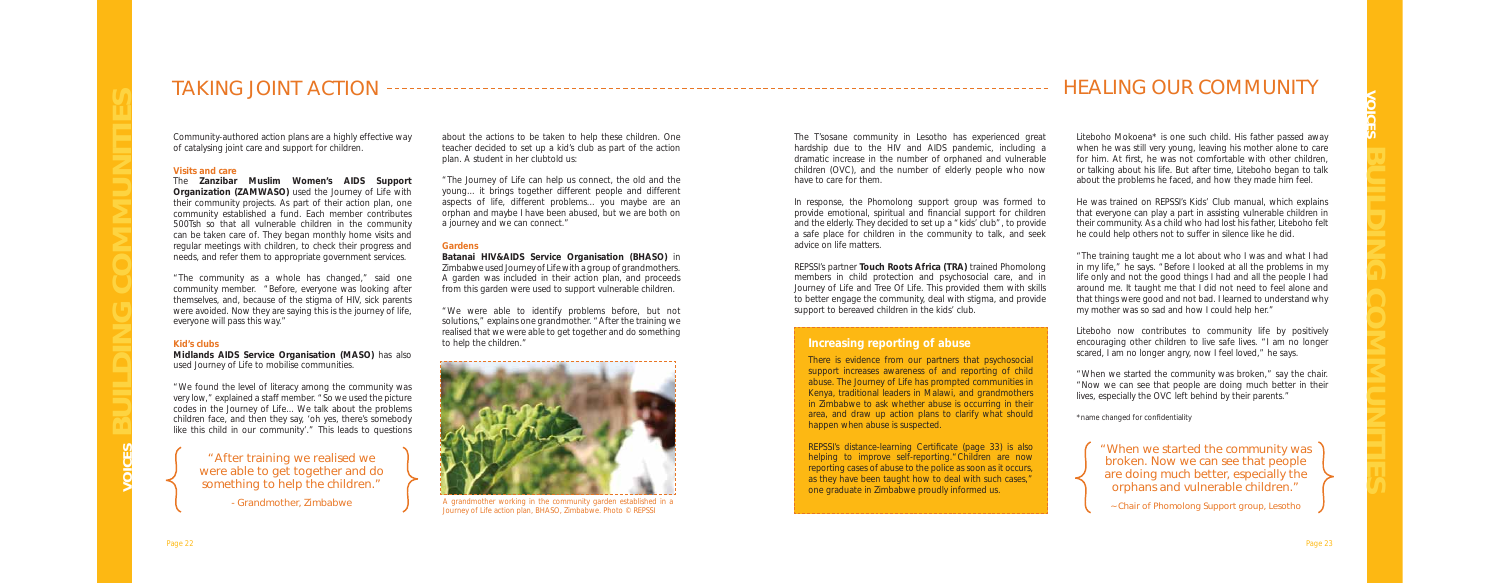## ROOTED IN COMMUNITY MOBILIZATION

One long-standing partner has rooted their work in community mobilisation, an approach which has brought them great success.

"Our organisation started in 1994 out of the need to see care and support for orphaned children," explains Kathleen Okatcha, Director of the Kenyan Orphans Rural Development Programme (KORDP).

At the time, she says, the communal response was minimal due to fear of associating with HIV positive people. With no financial resources to invest, they began by holding community conversations to set priorities. Guided by the communities' wishes, KORDP helped to establish Early Childhood Development (ECD) centres under trees.

Today, communities have organized themselves into 57 ECD committees, caring for 6,200 children in 5 districts. These centres are now housed in tin or mud-walled huts, built by the community. Children attending receive a meal, health care, literacy skills and psychosocial support. All of this is done by unpaid community care providers.

REPSSI's *Journey of Life* has been the main tool used to engage communities in this approach.

"It facilitates community refl ection, dialogue and action to support children," Kathleen explains.

Typically, community members gather weekly in the community building used as an ECD centre during the day. Community members take it in turn to present child wellbeing topics from the *Journey of Life*, and develop a shared action plan to resolve their problems.

She concludes: "One of the things that has made KORDP unique is the community based approach and the fact that the communities initiated the programme, they initiated the solutions, they initiated the strategy. We just helped them along."



*The community committee running an Early Childhood Development centre in partnership with KORDP, Kenya © REPSSI.*

The communities initiated the programme, they initiated the solutions. We just helped them along."

## A COMMUNITY LEADER'S PERSPECTIVE

"Before the introduction of psychosocial support in our community we had a great number of problems that we were facing. Beer drinking, crime, prostitution, HIV and AIDS plagued us….

"When psychosocial support was introduced through a workshop it helped us better understand how to interact with our children and how to allow them to have a voice when household decisions were being made. So the first thing we did was go into the community to sensitise them of these things, explaining the dangers related to some of our traditional practices.

"This work began in 2005 and it's pleasing to know that we no longer have cases of sexual cleansing or young girls being forced into early marriages. The community fully understands the dangers and how it violates the widow's and children's rights....

"The way I look at the future is this. If we, as a community, put all the training we've learned to good use then we should be able to shelter our children, educate our children, feed our children and give them a better future.

"I would love to build a place like a community hall where we can meet. I would like to see more of my community experience what PSS tools can do for them. I want people to be able to look back and see that we made a difference in the lives of our children. We created a good future for them. And we are already seeing the fruits. That's why as community leaders we have embraced psychosocial support work.

"Psychosocial support is not just about workshops… it's about changing our way of life in a positive way."

*- Kenneth Zulu, headman in a community supported by REPSSI's partner, ChildFund Zambia.* 

"I want people to be able to look back and see that we made a difference in the lives of our children, we created a good future for them."

- Kenneth Zulu, Headman, Zambia

- Kathleen Okatcha, KORDP Director, Kenya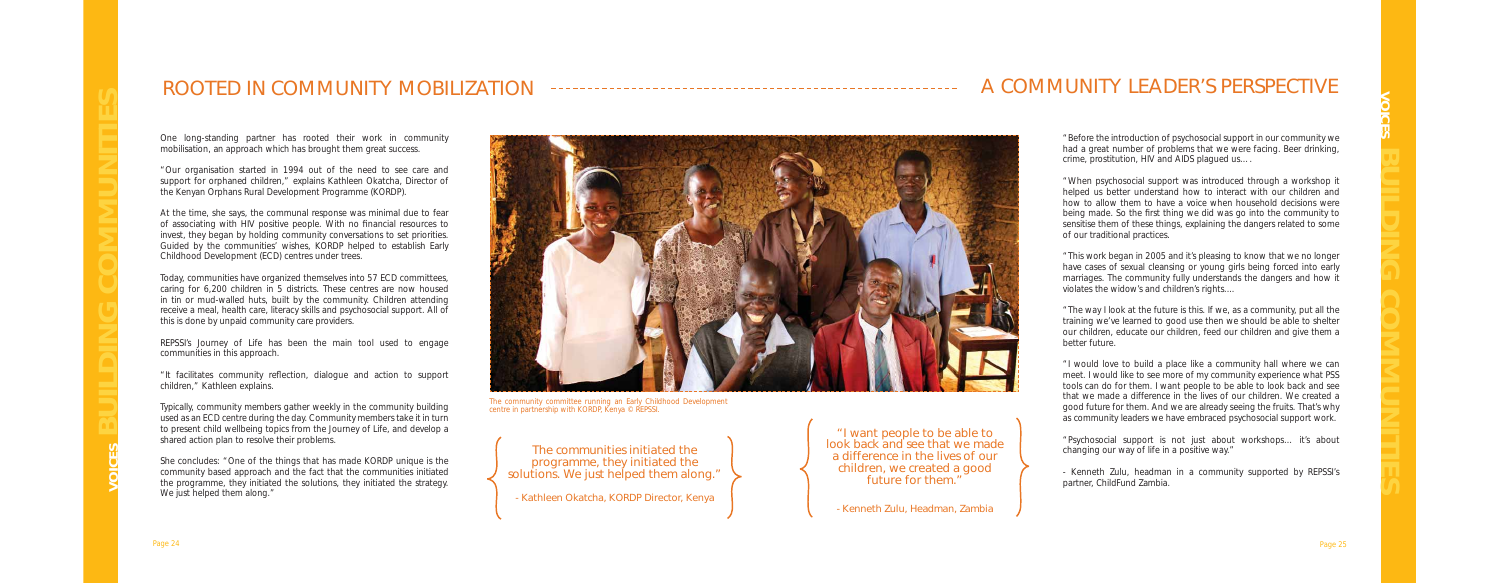

Page 26 A woman and her baby in Kagera, Tanzania. Psychosocial support can help us achieve the dream of a HIV-free generation. Photo © NFSD/ Christian Flierl Page 27 Page 27 Page 27 Page 27 Page 27 Page 27 Page 27 Page 27

# COMBATING HIV & AIDS

Every minute, a child dies of an AIDS-related illness, and another child becomes infected with HIV.

We can make this shocking statistic a thing of the past. As emotional (psychosocial) support can help reduce new infections, reduce AIDS-related deaths and reduce the crippling stigma and discrimination surrounding HIV.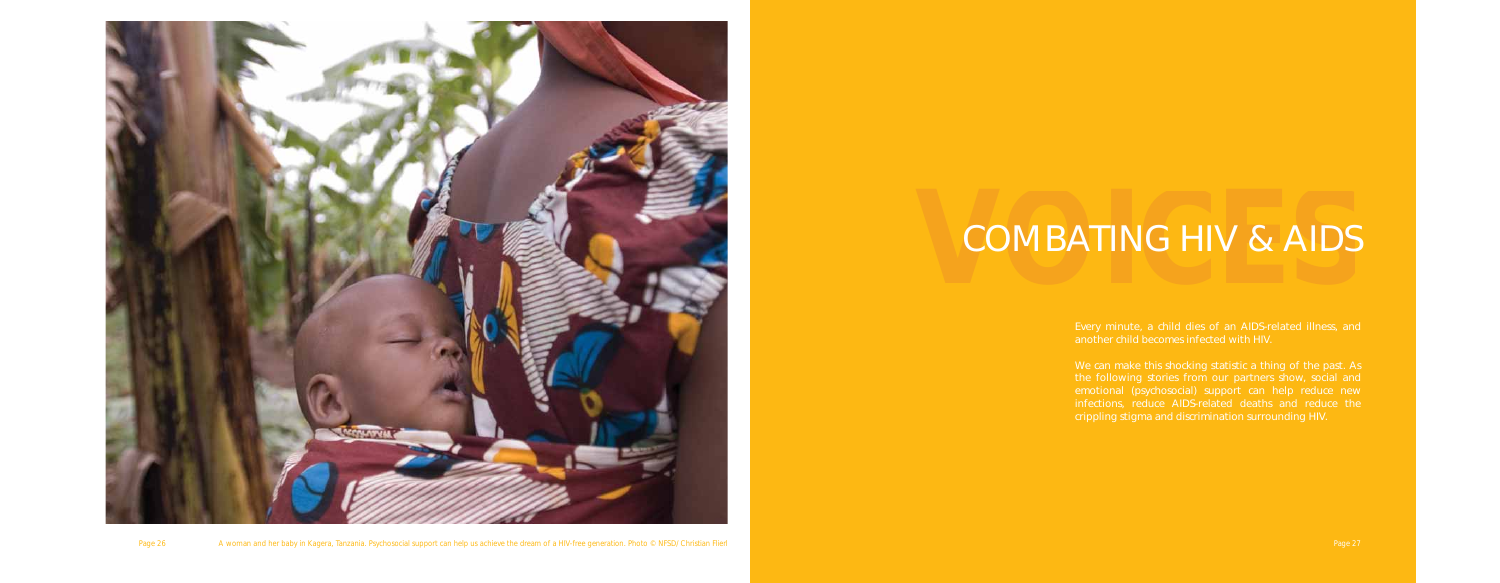This is a remarkable story about a hero called Memory. It is a story about refusing to be a victim and about helping others to change their own prejudice.

When Memory's parents died, she ended up in an orphanage. She overheard whispers about herself. On the wall of the classroom, someone scribbled: "MEMORY PHIRI HAS AIDS."

"Stigma was one of the things that was almost breaking me down," Memory says. "I was almost reaching a point of giving up hope and on life. No sooner did I surrender than I came across the hero book, the book which helped me develop tricks and tactics to counter stigma. I learnt to confront my fears and resentment with speaking openly about my status...

It was at this point that Memory began her *Hero Book*, as part of a project under **CARE International Zambia**. In her Hero Book, Memory named, drew and "personified" this problem in her life as Chikonko, who represents Stigma.

Memory then took a courageous step. She began to tell her story to the girls in the orphanage. She told them that at thirteen, she had been raped because there had been no one to protect her. She told the other girls that the shame belongs not with her, but with the man who raped her and infected her with HIV.

"Due to stigma, most of the children affected by HIV would stop to go to school... they were chased out of school because of their status," explains Mussa Juma of the **Zanzibar Association for**  People Living with HIV and AIDS (ZAPHA+), a REPSSI affiliate.

"By identifying people I can trust and sharing with them my feelings I have overcome my fears... People now just see me as Memory and not that girl who will die soon...

"I have found the Hero Book a very useful tool in my interacting with peers, especially when requested by parents of other HIV positive children to counsel them. The hero book has never failed me."

#### **Do you have a message for others?**

"Believe in yourself. People who stigmatise others do so because they do not know about themselves, and for some it is because they fear about knowing their own status. We just have to help one another in this world we live in."

## REDUCING DISCRIMINATION

Not so long ago, many children in Zanzibar who were HIV positive were afraid of attending school, for fear of discrimination.

Peggy Nkausu is supported through a communitybased home care project Roma/ Ng'ombe Home Based Care, in Zambia. She started a *Tracing Book* (page 44) after training from REPSSI and CATIE, through which she could make notes about her health.

"I thought I would die in 2006 but am still going strong and even encouraging other friends."

But things have begun to change now – for the better. ZAPHA+ volunteers conducted meetings with a thousand teachers from the madrassas (Islamic religious schools), as well as bringing Catholic, Anglican, Muslim and other religious leaders together to discuss issues facing HIV-positive children. "We've seen the impact of working with the teachers," says Mussa. "They are now united to support children in their school."

ZAPHA+ also began kids' clubs, for children to build resilience, and learn about disclosure, treatment, and their rights. Mussa says now due to the provision of psychosocial support "the children have selfconfidence, can reveal their status and claim their rights, they are becoming champions, advocates."

"Before the support I could not play with other children close to home or go to the school near home because in my area I was known as the boy whose family is sick," one child says. "I have since noticed that my teachers, friends around the home and at school are not as harsh as they used to be with me, they now play with me, call me to join in activities and talk to me. My attendance in school has improved – I am now passing and my teachers pay attention to me."

"Now, positive young people are actually becoming resource persons in fighting stigma," Mussa grins. "Children living with HIV/ AIDS now have a change in attitude. They are no longer resigned upon learning about their HIV status, they now can see a future and expect to live a long life."

## LIVING POSITIVELY WITH HIV

"Children living with HIV/AIDS now have a change in attitude… They now can see a future and expect to live a long life."

- Mussa Juma, Zanzibar

"By identifying people I can trust and sharing with them my feelings I have overcome my fears... people now just see me as Memory and not that girl who will die soon.

### **Managing Your Health**

"All the dates are included, appointment days, when you are going for a CD4 count, etc., all are written down," she explains. "This makes the work of the medical staff lighter, gives a doctor an opportunity to know your history without wasting time...

"The tracing book helped my daughter to accept her status and live a happy and healthy life... [it] has helped to change our mindset from just thinking of being sick to having new thoughts of moving on in life and your future...



*Memory Phiri, an extraordinary hero. Photo © REPSSI*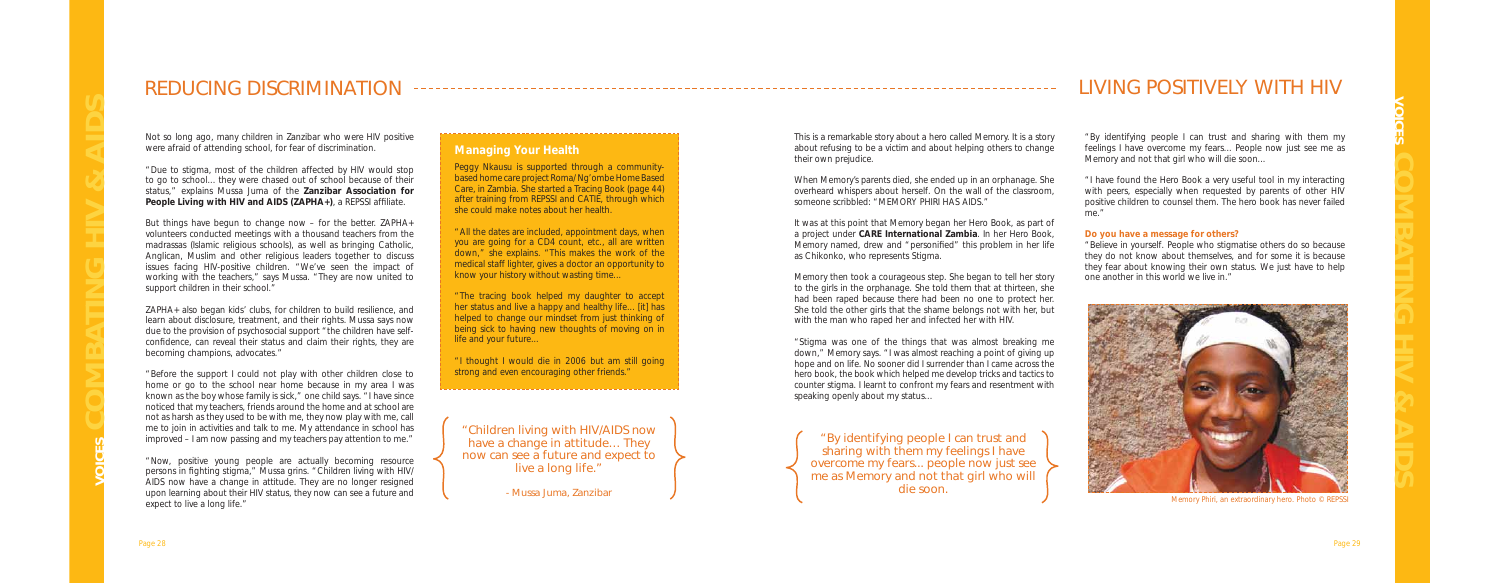Inside the mud walls of a small building in rural Kenya, a group of men and women are gathered on wooden benches. A local primary school teacher is on her feet, having volunteered to lead the *Journey of Life* discussion. Each week, different topics in relation to children's wellbeing are discussed.

This building is a community centre, and it was built on land donated by the village headman, Eliud Ndeke Mukunga.

"I saw my people dying of HIV, and they had nowhere to go and learn," says Eliud. "That moved me to give my piece of land to KORDP, so that the community can come and learn so that we fight this enemy."

"My brother died of AIDS, and left very many children behind for me to care... it made me not to allow the same mistake to happen to our children again."

With support from REPSSI's partner, the **Kenyan Orphans Rural Development Programme (KORDP)**, Eliud's community shares information on child wellbeing, HIV prevention, the effects of discrimination, and the actions they can take to make a difference.

Despite a growing body of evidence showing that HIV-positive children who are aware of their HIV status show greater adherence to treatment and an improved sense of well-being, many children living with HIV are not aware of their status. This was true of most of the children Mercy was working with.

"The number of death caused by AIDS, it has really decreased," continues Eluid. "People now can care for themselves. When you could use the word condom, people would run away. But nowadays, they do use it."

In 2010, Mercy began REPSSI's distance-learning Certificate course (page 33), which gave her a new insight into disclosure.

"Discrimination and abuse, that was a normal thing that children experienced, children who were orphans in the community. Even things like you don't have them eat with the rest of the family. But today it's different. There is an awareness that orphaned children are children like the others.... We strongly make sure that any child we find along the way, whether well-dressed or naked, whether sick or not, is ours."

"With the certificate course, I realised the need to involve these children in their care. So I educated the parents who were coming to collect drugs for their children that it was necessary for them to bring the children for reviews so that we could counsel them, so that we could give them the information.

## DEALING WITH DISCLOSURE

Mercy Lucy Chikurura is a nurse counsellor with **Batanai HIV & AIDS Service Organisation in Zimbabwe**. Her work encompasses post-test HIV support services, prevention of mother-to-child transmission of HIV, and treatment adherence for HIV positive families and children.

"Children were started on ARVs through their parents," Mercy explains. "They were not told that they were HIV positive. You'd find that the parents get their children tested without their knowledge."

"So far it has helped quite a lot. We actually have now children coming to collect their own drugs … and they talk freely about their conditions. They even ask questions where they have problems … and they are also participating in decision making."

"I think this programme is very important," Mercy smiles. "I feel I've been given a tool box."



*Mercy Lucy Chikurura in the Batanai counselling office, ZImbabwe. Photo © REPSSI* 

## REDUCING NEW INFECTIONS

"Discrimination and abuse, that was a normal thing that orphans experienced... But today we make sure that any child we find, whether welldressed or naked, whether sick or not, is ours."

- Village headman, Kenya

## **Adherence for Children**

REPSSI's partner PASADA, in Tanzania, has used their training from REPSSI to initiate activities for HIV positive children. Children are brought together to play and take part in drama and art activities. These structured activities helped the children work through their emotions, disclose their status, and adhere to treatment.

"It is a time for them to feel happy, and a place where they make friends and learn how to interrelate with other groups," says a staff member. "These groups have been assisting children who are reluctant to take [ARVs] as part of their daily routine... But these activities have enabled children to talk about their status very positively, and to express their emotions."



*People from Eliud's village at a discussion in the Community centre © REPSSI*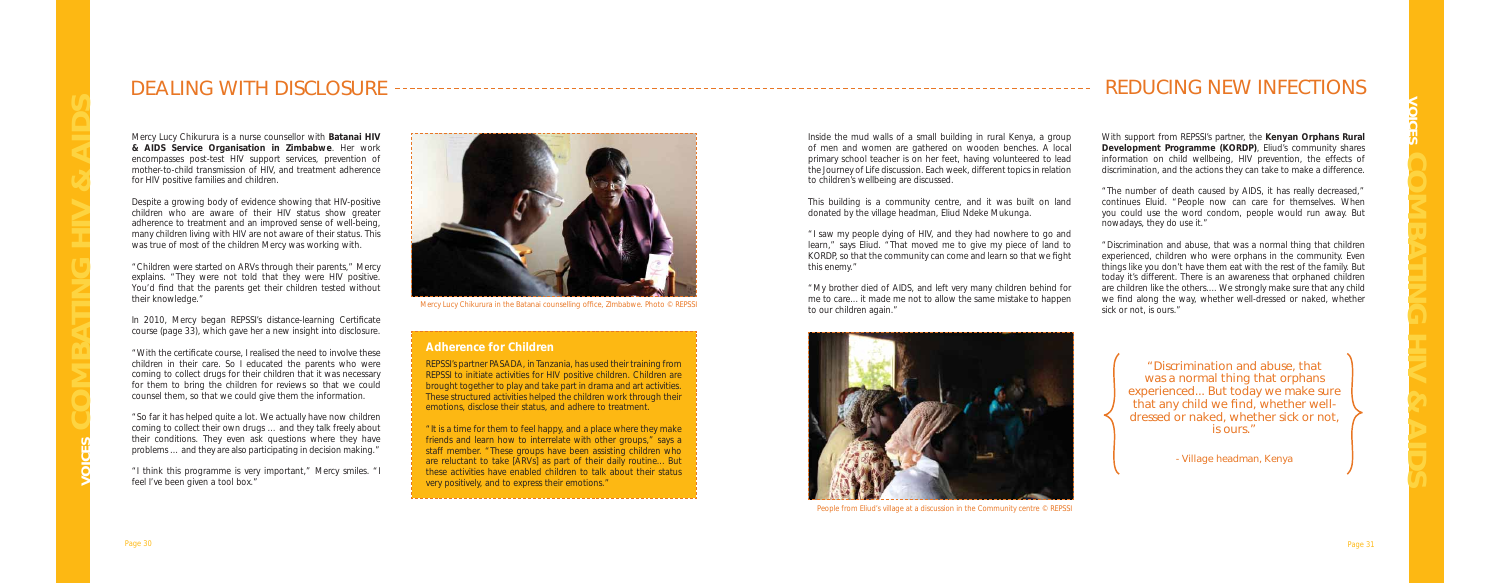

# **SKILLING THOSE ON THE GROUND**

Page 32 Community members meeting at a REPSSI partner site. Community-level development is crucial for daily care for vulnerable children © REPSSI/ Willem De Lange Page 23 Page 33 Page 33 Page 33 Page 33 Page 34 Page 93 Pa

All across Africa, dedicated (and usually unpaid) community workers provide care and support to millions of vulnerable children. No relevant, accredited training existed for them,

In response, REPSSI and UNICEF developed an innovative new and Youth, accredited through the University of KwaZulusupported distance learning in more than ten countries in East and Southern Africa, and there are already over 1,500 graduates across the region.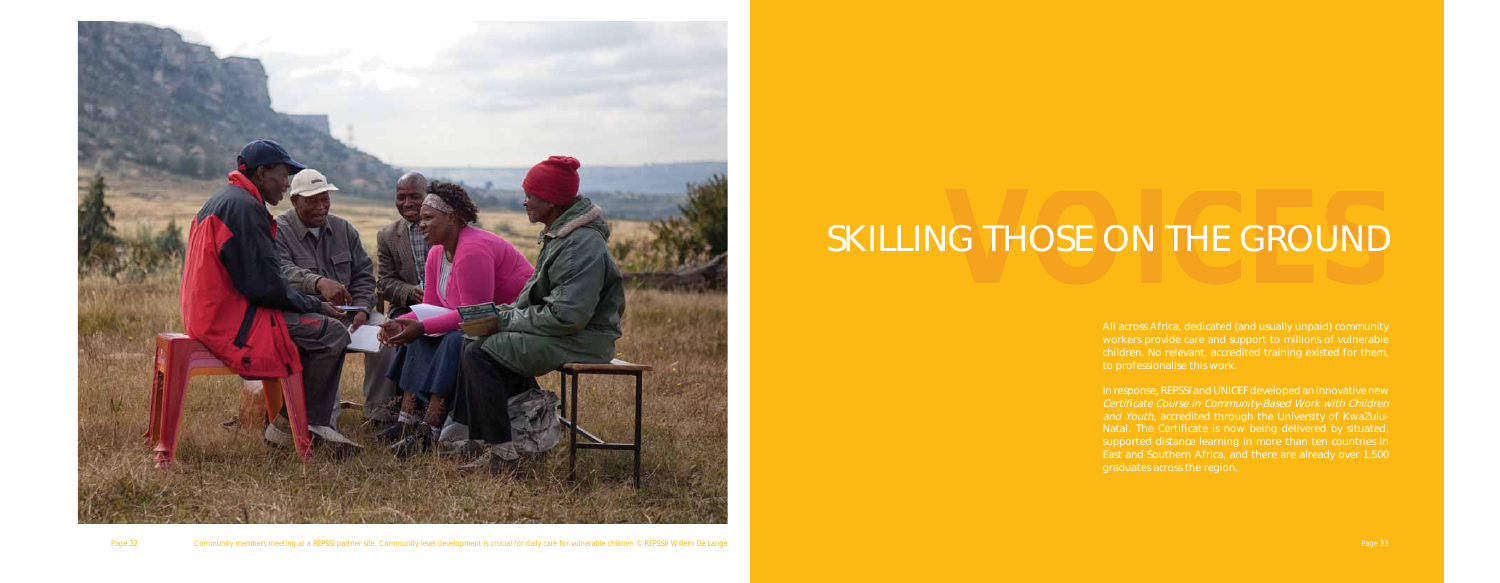

*Winfrida Mwashala discussing her organistion in Arusha. Photo © REPSSI*

Cathia Dehwe is an outreach officer with **Batanai HIV & AIDS Service Organisation (BHASO)** in Zimbabwe. She works with support groups and people living with HIV. Some of this work is at a nearby resettlement site, where there are high numbers of orphans. Many children don't attend school because of a lack of fees.

The REPSSI Certificate Course in Community-based Work with Children *and Youth* has helped her to value the knowledge within the community.

"I applied most of the principles that I learnt ... and I've seen the community at the forefront," she says. "They take ownership of the programme."

When she consulted them about what they most needed, the community suggested building a centre where children could play and learn basic reading and writing skills.

"Now they've built a day-care centre, where these children attend from Monday to Friday," she says. "They've got care-givers who assist these children."

"The Certificate Course has supported me to understand how to develop the community," Winfrida says. "This helps us to not concentrate on a few children in institutionalised care, but focus more at community level with more children."

## SUPPORTING PEOPLE WITH HIV

Until 2009, **St Lucia Hospice and Orphanage** in Arusha, Tanzania, was a residential care home for HIV positive children who had been abandoned due to stigma. The home could only take up to 30 children at once. But the Executive Director, Winfrida Mwashala, and her team have since radically changed the way St. Lucia operates.

"Now," says Winfrida with a smile, "we have reached more than 9000 children at community level." This new approach has helped reduce stigma and discrimination, and children are now being cared for within their own families.

The changes were triggered by Winfrida's participation in the *Certificate Course in Community-Based Work with Children and Youth,* created by REPSSI and UNICEF.

Children at St. Lucia are now being reunited with their families, who are trained and supported by St. Lucia to so as to provide the treatment their children need.

After learning about the children's right from REPSSI's Certificate course, graduate Mr. David Mulenga took a courageous stance. He challenged the local office of the Zambian Ministry of Education to ensure that children in the local community with speech and hearing impairments be accommodated at the local school.

The district office responded positively, and assigned a special teacher to the school. To date, four speech and hearing

- Certificate graduate, Malawi

Together with local government, St. Lucia also set up Most Vulnerable Children Committees. Comprised of volunteers elected by the community, St. Lucia has trained them in psychosocial support. The committees visit vulnerable families, and help establish support groups for people living with HIV. One father of 7 children explained how his support group has been vital: "I now have hope, I am not alone."

"When we are caring for our patient we need to do it comprehensively,' concludes Winfrida. "When you are doing all physical care and not doing psychological care, you are still losing this person… some of the patients, they say they were nearly to die, they thought this was the end of their life. But having people who were encouraging them, bringing them in a group, it has made them start thinking of their children, start thinking of their dreams."

## COMMUNITY-LED DEVELOPMENT

"My understanding of children at risk has improved. I am able to understand them and able to help them. Because of my contribution I have been appointed to be one of the people to train other institutions on children's rights."

### **Respecting childrens' rights**

*"A lot of things have changed in my life since attending the Certificate Programme. The most significant being that of realising and respecting children's rights. I now understand that children are fragile being who can be easily harmed*  by difficult times. They need utmost care as well as being *involved in decisions that affect their lives. The certificate programme has really brought a new sense of respect for children."* 

- Certificate graduate, Zimbabwe

## **Children with hearing and speaking difficulties**

impaired pupils are enrolled in the local school.

David, with a wide smile of satisfaction, explains that now "I am hopeful that there will be more children who will come forward and be enrolled and enjoy their right to education... I feel so happy that, finally, the children are enjoying their rights of going to school and interacting with other children in the community."

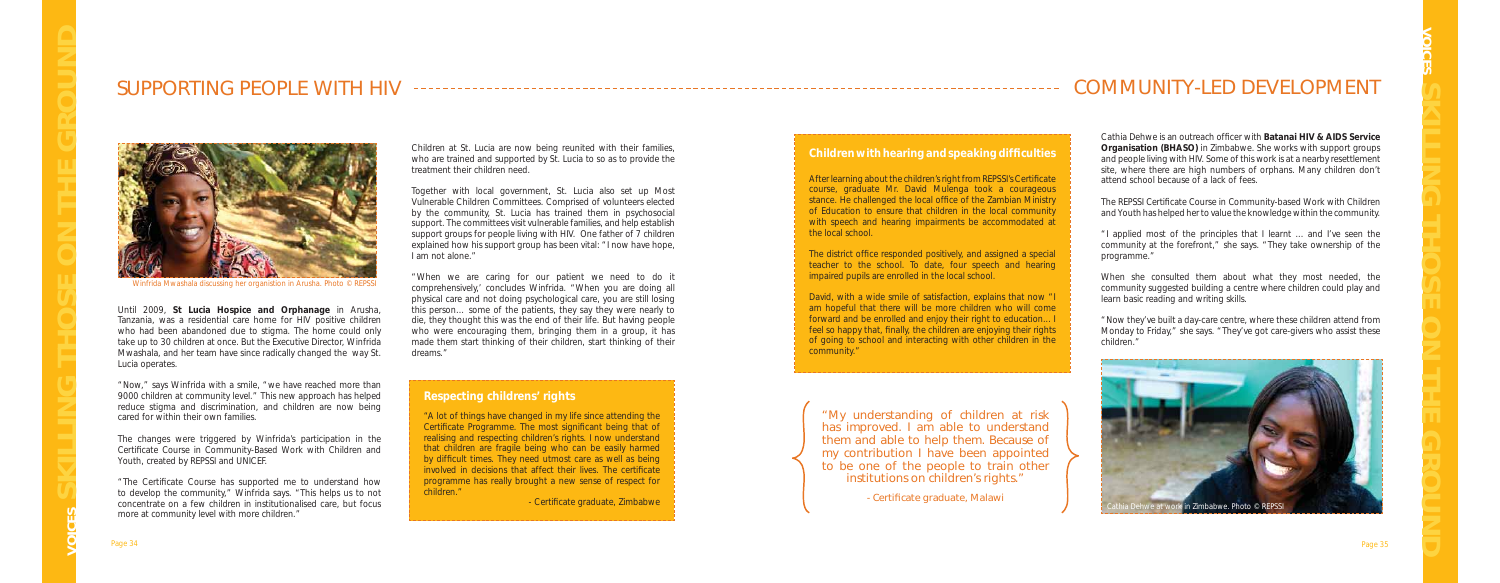Sergeant Zama spent five years working with the Domestic Violence Unit of the **Royal Swaziland Police Force**. Last year, as a result of the Certificate, she was promoted to a training position at the Police Training College. There, she passes on her knowledge about child protection and sexual offences to 200 recruits a year.

"The Certificate really empowered me to share what I learned and transfer it to others," she says. "We learned about human rights, the Convention on the Rights of the Child, and about the best interests of the child. We also learned that children need to participate... they need to be part of reaching a consensus... children are not just to be seen, they are to be heard also."

" As police officers we deal with the community, and children they are part of the community," she concludes. "I would recommend that other law enforcement agencies take up this course."

"Many children come here with different problems," explains Kenneth Mbito Nuua, Director of the Home. "They really need to be assisted so that they can cope with these situations." According to Kenneth, an 18-month accredited Certificate Course is helping his staff do just that.

> As a result of the course, Sergeant Zama now ensures that children are consulted in any policing decisions made about their welfare.

George Owino is one of three staff at the Home currently taking REPSSI's distance-learning Certificate Course.

" This Certificate helped me a great deal," George explains, "because it has given me a lot of skills in handling these children. I meet children who have passed through many challenges... so, when they end up in my hands now, they are already afraid, shaken, they cannot talk… I have to talk to these children, I have to accommodate them, I have to find a way of making them comfortable and making them understand that actually, they are in safe hands."

George has also applied skills from the course in addressing wider issues. One day, a nine-year old boy, who was physically disabled, was brought into the remand home. His parents had already died "and he was now wandering here and there, trying to find anybody to take care of him."

**Kisumu Children's Remand Home** is a government institution, intended as a centre for children in conflict with the law. Due to a lack of space in children's centres they are now being sent large numbers of children needing homes because of being abandoned, orphaned, or abused.

It was the Certificate that helped George start to network with other organisations. "As a Development Facilitator, maybe I don't have to have all the solutions," George laughs, "Sometimes I need to get these solutions from somewhere else."

## CHILDREN IN GOVERNMENT CARE RESPONSIVE TEACHING & POLICING



"After listening to the child, I felt that maybe I could use the networks that I already knew... So I approached one of our partners and they actually took up the case and now this boy is in school."

## **Listening to Children**

*"My colleagues and I used to think that the proper rehabilitation of children with socially unacceptable behaviour was by force.* 

*Through the course I learnt that children need to be listened to and given a chance to talk. By applying this I realised that the children whom I work with have started really opening up to me, telling me their problems. If it wasn't for the project I would still be thinking wrongly. Thank you so much REPSSI for the opportunity to learn."* 

- Certificate graduate, Zimbabwe



In Malawi, Judith Karaonge is a **teacher and a volunteer at Malawi Girl Guides Association**.

Before the Certificate programme, she used to punish students coming late to class or behaving poorly, as she didn't have an understanding of what difficulties in their life might be impacting their school performance.

As a result of the course, Judith tells us, "I understand that giving punishment means I'm adding some troubles, some challenges to them." She now spends time finding out what problems they are facing at home which may be affecting school performance. She has discovered some children in the class had recently been orphaned, others were being given excessive household tasks, and these issues were leading to poor school attendance and performance.

"Now I'm able to call them, to counsel them, to assist them," she tells us enthusiastically. She often follows up with parents or caregivers to find out if she can help address some of these issues.



*George Owino with the children in Kisumu Remand Home. Photo © REPSSI*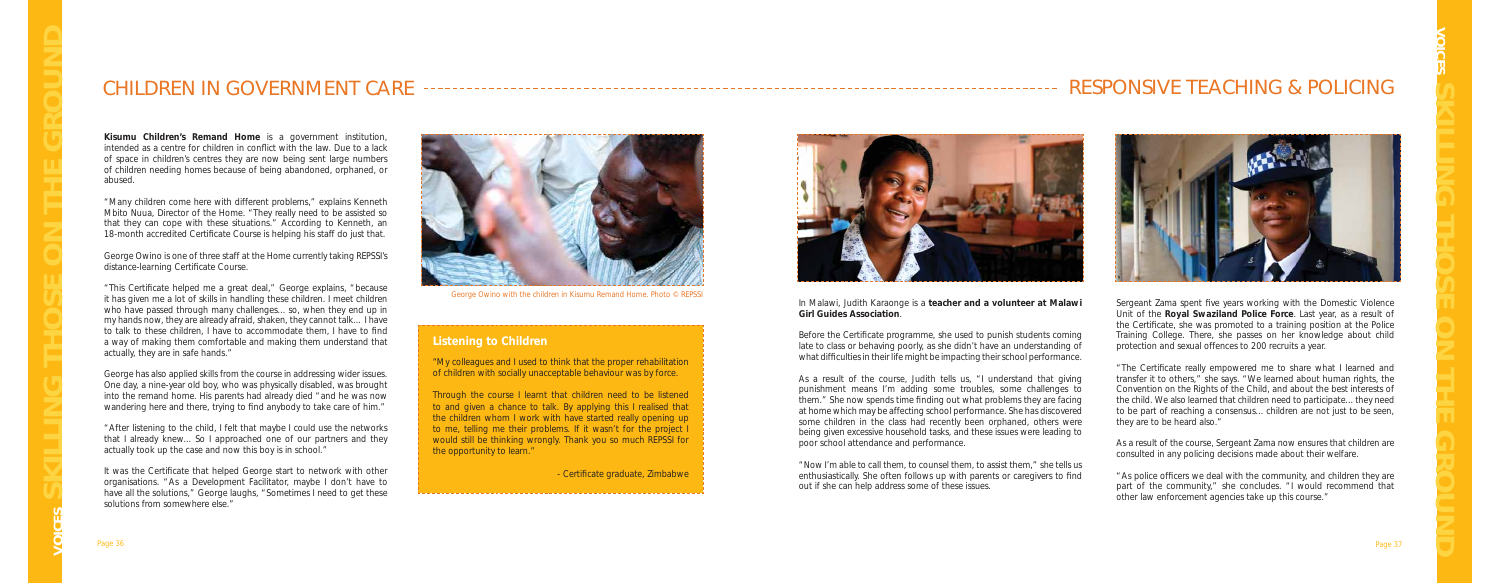

Page 38 Young people in solidarity, West Africa. Cooperation and collaboration is key to REPSSI's work at national level with governments. Photo © Peeter Viisimaa Page 39 Page 39 Page 39

# WORKING WITH GOVERNMENTS

Southern Africa, to assist them in shaping national action for vulnerable children.

Development Community (SADC), and has supported the development of key regional frameworks to guide work with vulnerable children and youth in all member states.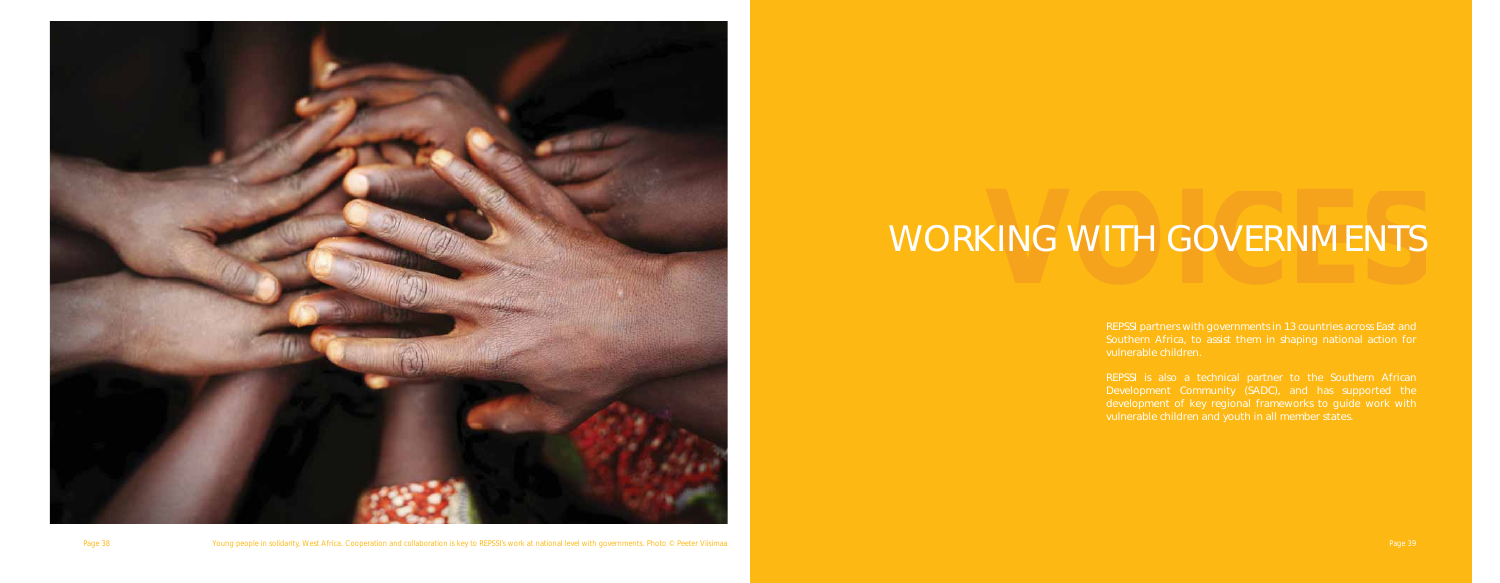## **Results in Botswana**

REPSSI's partner, Project Concern International Botswana, has been working with the government of Botswana, with funding from PEPFAR, to roll out the *Journey of Life* nationally, in order to involve communities in supporting the high numbers of orphans and vulnerable children in the country.

Through the *Journey of Life* Awareness workshops, adults and children identified the most pressing needs of vulnerable children. Together, young people and adults brainstorm available resources in the village to tackle these needs. At the end of the workshop, participants develop a Community Action Plan.

Their monitoring shows that a year on, *Journey of Life* in Botswana has facilitated:

• Improved adult-child communication and relationships

- 
- 
- 

As a result, the Ministry has identified the importance of including psychosocial support in its programs. This is most clearly illustrated by the Ministry's recent commitment to allocate resources towards this purpose.

- awareness
- 
- Improved referral systems for vulnerable children and families
- Income generating activities to alleviate poverty
- Less corporal punishment in schools
- Support groups in schools and in communities

"REPSSI has been instrumental in assisting the Ministry of Gender, Equality and Child Welfare to build our knowledge in psychosocial support," says Ms. Joyce Nakuta, the Deputy Director of the Child Care Division for the Government of Namibia.

"This will help with improving service delivery by social workers and community child-care workers, for children in need of care,' affirms Joyce.

In 2005, the Government of Botswana responded to alarmingly high HIV statistics by implementing a plan of action focused on food parcels and material support for orphaned and vulnerable children.

> Through trainings, conferences, sharing of our training materials, and ongoing meetings with the government and stakeholders, REPSSI has been building an awareness of the role of psychosocial support in national planning for orphans and vulnerable children.

Kefilwe Malebe, who coordinates psychosocial support for the Government of Botswana, explains that *The Journey of Life* was selected "because it offers a simple practical approach that can be used regardless of literacy level, and the participatory nature allows communities to conceive their own solutions and develop plans to carry them out."

> "In 2010, the Ministry and key partners developed a Joint Psychosocial Support Plan," Joyce explained. "This has set the stage for the mainstreaming of psychosocial support and the capacity strengthening of the social welfare workforce of the Ministry."

> Psychosocial support has also been incorporated in the national Namibian standards for Orphans and Vulnerable Children, which is a critical step in ensuring that good quality care is provided for children across the country.

> Social workers, community staff and caregivers have subsequently been trained in psychosocial support, using REPSSI tools.

## BOTSWANA

An evaluation two years later showed that psychosocial support was missing from the response, and the government set about addressing this gap. It was a REPSSI community-mobilisation tool, the *Journey of Life,* that they turned to.

With their development partner Project Concern International (PCI) Botswana, the government embarked on a national roll out to mobilize communities with the use of the *Journey of Life* tool.

"This experience has demonstrated that governments can be leaders in providing effective PSS. As shown by the Government of Botswana, governments can provide critical national vision, direction and motivation, and can coordinate national plans of action that take effect at community, and can empower and mobilise communities, in a costeffective way."

The national roll-out, through established district child protection committees, has already reached 2144 children and 1104 caregivers. The government of Botswana and PCI Botswana are committed to reaching 18,922 children and their families in the next five years through *The Journey of Life* tool.



## NAMIBIA

• Personal transformation through reflection and increased

"Governments can be leaders in providing effective PSS... They can coordinate national plans of action that take effect at community level, and empower and mobilise communities."

~ Kefilwe Malebe, Government of Botswana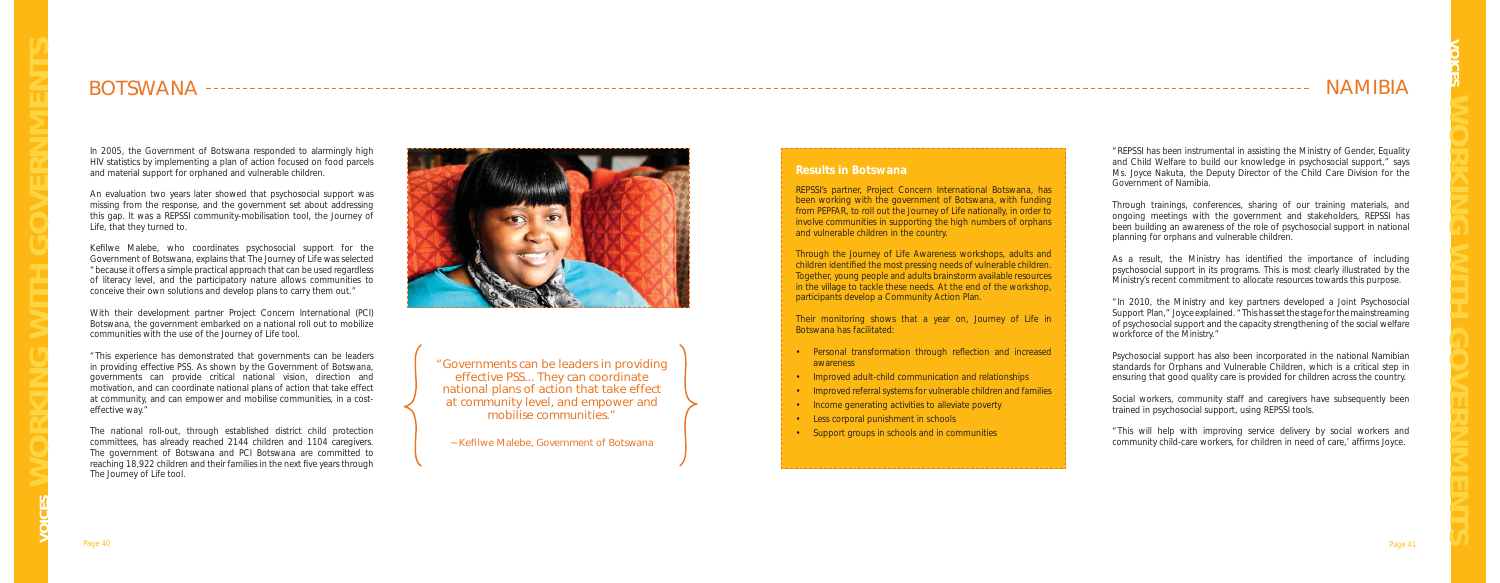**Jeanne Ndyetambura is the Assistant Commissioner for Social Welfare, Government of Tanzania**. Her Ministry's mandate is to address issues concerning all vulnerable groups.

"We thought about the vulnerable groups and what they need, and psychosocial support was found to be one of the primary services that was necessary to adopt," says Jeanne. "We went into partnership with REPSSI and ever since we have been working with REPSSI in terms of capacity development of the government, to be able to mainstream psychosocial support in our services."

The government in the process of developing national guidelines for psychosocial support and support, and with REPSSI's assistance has conducted trainings for staff at the national level, and for caregivers at community level.

"In most cases," Jeanne explains, "the kind of caregivers we are dealing with are largely very elderly caregivers who are caring for orphans, or children who are taking care of other children… So you see these are the two categories of caregivers who are very vulnerable because they lack care parenting skills."

In Tanzania, 53% of all vulnerable children are cared for by very elderly grandparents, and 12% are cared for by their siblings. The government's programmes work with children through children's clubs where they address emotional issues affecting them, and provide them with coping strategies and advice.

"We have been getting feedback that it is really making an impact," concludes Jeanne proudly. "Children who have thought they can never make it in life, they are starting to dream again."

"Children now have a future, they see a future, with hope. I think that's a major benefit we are seeing in Malawi."

In 2001, a study in Malawi found that "while children were being given material support, their emotional and psychological needs were being neglected." The government responded with a national plan of action for orphans and other vulnerable children, which included psychosocial support as one of the main interventions.

"We started consultations with REPSSI," **Willard Manjolo, Acting Director of Social Welfare Services for the Government of Malawi**  explains.

REPSSI assisted by providing guidance in developing policy, and training a pool of psychosocial support experts, known as 'Master Trainers'. The government is now adapting REPSSI training manuals to local conditions.

"Since we started providing psychosocial support to orphans and vulnerable children, there's been tremendous change in positive thinking, both for the children themselves, as well as the caregivers. Because we are dealing with a situation of despair ... What [psychosocial support] does, basically, is to restore confidence and hope for the future. You are actually dialoguing with children, caregivers, communities, to realise that when you experience problems, it's not the end of everything."

"Instead of children wandering about, instead of caregivers not paying attention, that has changed. Children realised the need to go to school, caregivers are providing that support and communities are coming together to support those children that experience, emotional and psychological problems."

"I think this is a tremendous achievement because children now have a future, they see a future, with hope. I think that's a major benefit we are seeing in Malawi."



## TANZANIA

## MALAWI

- Willard Manjolo, Government of Malawi





"It is really making an impact. Children who have thought they can never make it in life, they are starting to dream again."

- Jeanne Ndyetambura, Government of Tanzania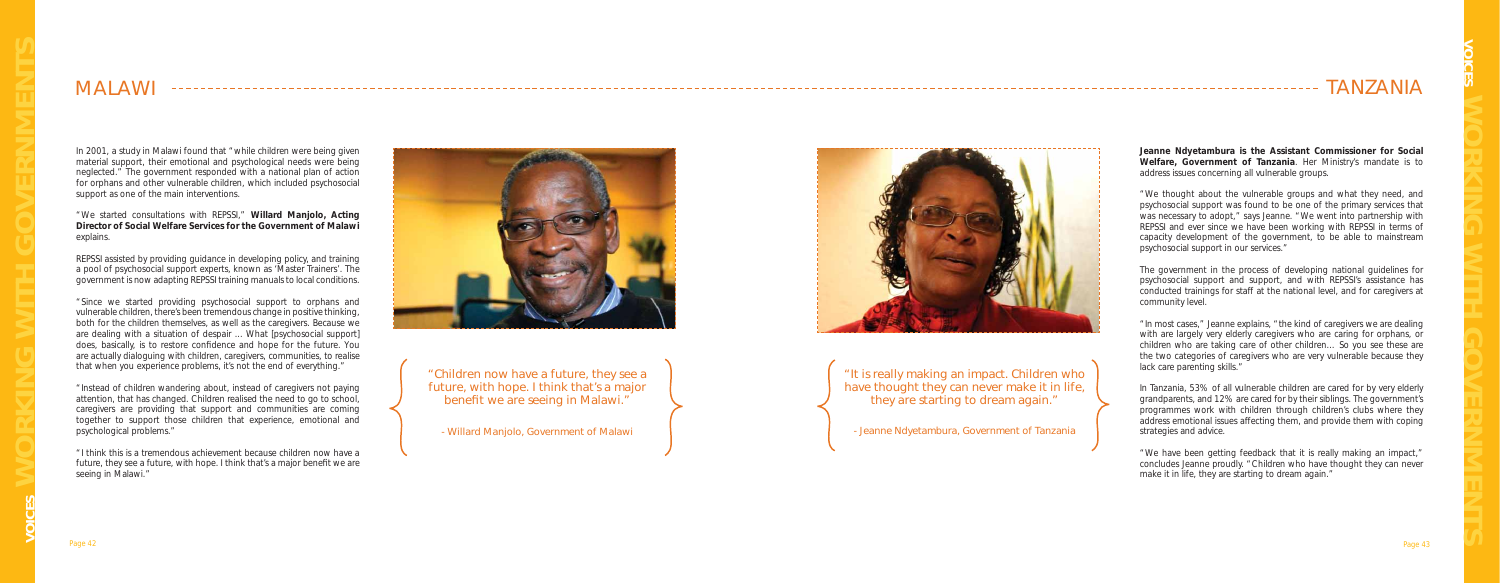## **FOOLS & TRAINING**

## MEMORY WORK

Memory Work techniques, such as memory books and memory boxes, are designed to help families cope with death and grief. Children develop their identity and emotional capacity, understand the past and become less afraid of the future.

"*My father passed away a long time ago, but I found that the Memory Work helped me... Accepting that life goes on when you've lost someone you love can be hard. But realising that there are ways to remember and deal with the loss is a good thing*." 20-year-old, Limpopo

"*When you see the tracing book you are able to see what problem the client had each day. I wish all the clients had one*." - Doctor, South **Africa** 

## THE TRACING BOOK

The *Tracing Book* guides a person living with HIV to develop a patient-held journal that tracks ongoing health. An evaluation found that "the tracing book gives people living with HIV a simple adaptable tool for monitoring their health... [It] gives people living with HIV a sense of power over the virus."

## TREE OF LIFE

A series of autobiographical storytelling and art exercises, designed to support each child to identify one significant psychosocial obstacle, and to support them to gain more power over this obstacle.



A psychosocial tool that uses tree parts as a metaphor for different aspect of our lives. It helps children talk about loss and bereavement in a way that helps them share stories of hope, and connections to those who have died.

"*Out of everything I learned the Tree of Life has really helped me. It made me realise that I have an inner strength that I wasn't even aware of, that helps me to overcome any obstacle in my life*." - 17-year-old, survivor of forced early marriage, Zambia









JOURNEY OF LIFE

## MAKING A HERO BOOK

A tool which mobilises communities to support both caregivers and children in need, by encouraging reflection and discussion, and providing the information and skills to be able to plan a course of action. It is comprised of Awareness Workshops, Action Workshops and Picture Codes.

"*We know that people need help in diffi cult circumstances. When I saw the boulders on the road [Picture Code], I knew that the street kids and orphans would not be able to climb over on their own. I knew I must be one of the people to help them climb over, and I encourage other people to contribute in whatever way they can*." - community member, northern Uganda.

"Hero Book *released the hero that was within me. I've become a more confi dent, determined and outspoken person. I've learned to recognise the talents and abilities that I possess. Yes problems will come. But problems are only there to sharpen us as people…. Now, I'm a child mobilizer, a community mobilizer, a counsellor, and a peer educator*." - 21-year-old survivor of rape, supported by Child Fund Zambia.



A training guide for Kids Club leaders, designed to equip them with the knowledge and skills that they will need to start up and run kids clubs which provide day-today care and support for children.

------------------------------------ KIDS CLUBS

"I *am no longer scared, I am no longer angry, now I feel loved. I still have a lot of problems in my life. School is very challenging and I do not know if I will be able to continue with my education after I finish high school. Still, I am happy now. I have many friends and I have responsibilities in the community. I think that my future will be good*." – boy trained by Touch Roots Africa, Maseru, Lesotho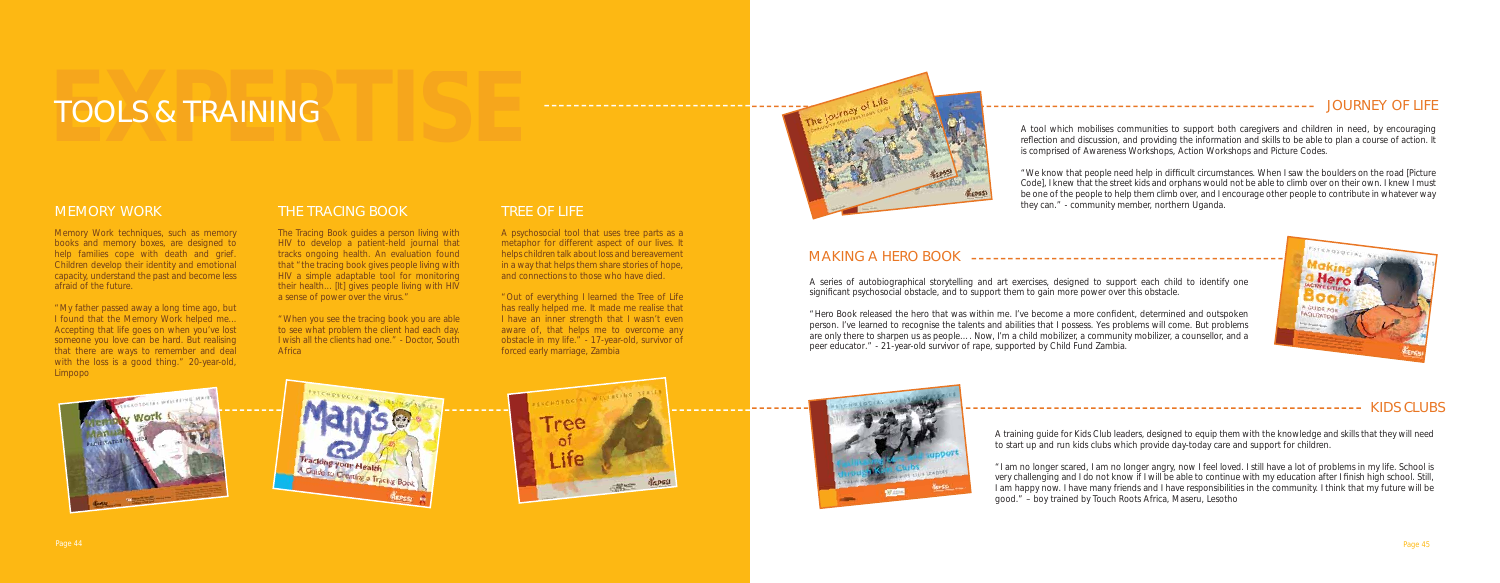## REPSSI PARTNERS ACROSS THE REGION

| <b>Country</b>  | <b>Government / Academic</b>                                                                                                                           | <b>Civil Society</b>                                                                                                                                                                                                                                                                               |
|-----------------|--------------------------------------------------------------------------------------------------------------------------------------------------------|----------------------------------------------------------------------------------------------------------------------------------------------------------------------------------------------------------------------------------------------------------------------------------------------------|
| Angola          | National Institute for Children<br>۰<br>$\bullet$<br>Ministry of Social Welfare                                                                        | Save the Children<br>$\bullet$<br>Child Fund                                                                                                                                                                                                                                                       |
| <b>Botswana</b> | $\bullet$<br>Department of Social Services                                                                                                             | $\bullet$<br>Marang                                                                                                                                                                                                                                                                                |
| Mozambique      | $\bullet$<br>Ministério da Assistência e<br>Reinser ão Social                                                                                          | $\bullet$<br>International Child Development<br>Programme<br>Wona Sanana<br>$\bullet$<br>Save the Children<br>٠<br>International Federation of the Red<br>ä<br>Cross                                                                                                                               |
| Zimbabwe        | Ministry of Health and Child<br>$\bullet$<br>Welfare<br>Ministry of Labour and Social<br>٠<br><b>Services</b><br>Ministry of Education                 | Hospice Association of Zimbabwe<br>Farm Orphans Support Trust<br>$\bullet$<br>Farm Community Trust of Zimba-<br>bwe<br>Midlands AIDS Service Organization<br>۰<br>$\bullet$<br>Batanai<br><b>Bethany Project</b><br>$\bullet$<br><b>Batsirai</b><br>$\bullet$<br>Salvation Army - Masiye Camp<br>۰ |
| Kenya           | Ministry of Gender, Children<br>$\bullet$<br>and Social Development<br>(Department of Children's<br>services)                                          | $\bullet$<br>Hope Worldwide<br>Child Fund<br>$\bullet$<br>Kenya Orphans Rural Development<br>$\bullet$<br>Program<br><b>KICOSHFP</b><br>$\bullet$<br>Kenya AIDS NGOS Consortium<br>$\bullet$                                                                                                       |
| Tanzania        | $\bullet$<br>Ministry of Health and Social<br>Welfare (Department of Social<br>Welfare)<br>Institute of Social Work<br>٠                               | $\bullet$<br>Family Health International<br>Africare<br><b>PASADA</b><br>ä<br>Humuliza<br>$\bullet$<br>KwaWazee<br>$\bullet$<br>Salvation Army<br>۰                                                                                                                                                |
| Uganda          | Ministry of Gender Labour and<br>$\bullet$<br>social development (Youth and<br>Children Department)<br>Nsamizi Institute of Social<br>Ä<br>Development | $\bullet$<br><b>World Vision</b><br>Child Fund<br>$\bullet$<br>Transcultural Psychosocial Organiza-<br>$\bullet$<br>tion<br>Kitovu Mobile<br>۰<br>Mt Elgon Community Development<br>$\bullet$<br>Project<br><b>CRO</b><br>$\bullet$                                                                |
| Malawi          | $\bullet$<br>Ministry of Gender, Children &<br>Community Development                                                                                   | Malawi Girl Guides Association:<br>Consol Homes:<br>$\bullet$<br>$\ddot{\phantom{0}}$<br>National OVC Committee                                                                                                                                                                                    |

| Country         | <b>Government / Academic</b>                                                                                                                                                              | <b>Civil Society</b>                                                                                                                                                 |
|-----------------|-------------------------------------------------------------------------------------------------------------------------------------------------------------------------------------------|----------------------------------------------------------------------------------------------------------------------------------------------------------------------|
| Namibia         | Ministry of Gender Equality & Child<br>٠<br>Welfare<br><b>NAMCOL</b><br>٠                                                                                                                 | Catholic AIDS Action (CAA)<br>٠<br>Churches Action for Orphans<br>٠<br>Philippi Trust<br>٠                                                                           |
| <b>Zambia</b>   | Ministry of Education<br>٠<br>Mindolo Ecumenical Foundation<br>٠                                                                                                                          | Child Fund Zambia<br>۰<br>Campaign for Female Education<br>۰<br>Kondwa Home based and Child care<br>٠                                                                |
| Lesotho         | <b>NOCC</b><br>٠<br>Ministry of Health and Social Welfare<br>٠<br>Institute of Education - National<br>University of Lesotho                                                              | <b>NGOC</b><br>۰<br><b>Red Cross Society</b><br>٠<br><b>Touch Roots Africa</b><br>٠<br>Sentebale<br>٠                                                                |
| South<br>Africa | Department of Social Development<br>٠<br>National Action Committee for Chil-<br>٠<br>dren affected by HIV and AIDS<br>Department of Basic Education<br>٠<br>DOH Department of Health<br>٠ | Nelson Mandela Children's Fund<br>٠<br>Child Welfare Association of South Af-<br>٠<br>rica<br>South African Red Cross Society<br>٠<br>Health Development Africa<br>٠ |
| Swaziland       | National Children's Coordination Unit<br>٠<br>in The Prime Minister's Office<br>Ministry of Education<br>University of Swaziland                                                          | Save the Children<br>٠<br><b>UNICEF</b><br>٠                                                                                                                         |

In terms of the South African Copyright Act, No. 98 of 1978, no part of this publication may be reproduced or transmitted in any form or by any means, electronic or mechanical, including photocopying, recording or by any information storage and retrieval system, without prior permission in writing from REPSSI, or, where the aforementioned photographs or material are concerned, from the relevant copyright holder.

#### **Regional & Strategic Partners:**

- Southern African Development Community (SADC)
- Regional AIDS Training Network (RATN)
- Regional African AIDS NGOs Network (RAANGO)
- Swiss Academy for Development (SAD)
- Western Cape Education Department (WCED)
- VSO Regional AIDS Initiative of Southern Africa (VSO-RAISA)
- International Federation of Red Cross and Red Crescent Societies (IFRC)
- Save the Children UK
- Save the Children Sweden
- ChildFund
- MiET Africa
- Southern Africa AIDS Trust (SAT)
- UNICEF ESARO
- Regional Inter-Agency Task Team (RIATT) for children affected by HIV
- MHPSS Reference Task Team
- Swiss Academy for Development (SAD)
- FIDA (Missions & Development Co-Operation Organisation, Pentecostal Churches of Finland)



- 
- 
- 
- 
- 
- 

### REPSSI'S INTERNATIONAL COOPERATING PARTNERS

- REPSSI would like to thank our international cooperating partners for their continued support:
- Swiss agency for Development and Cooperation (SDC)
- The Swedish International Development Agency (Sida) and the Norwegian Agency for Development Cooperation (NORAD)
- The Novartis Foundation for Sustainable Development (NFSD)
- The Australian Agency for International Development (AusAID)
- United Nations Children's Fund East and Southern Africa Regional Office (UNICEF-ESARO)
- Symphasis Foundation





caring and curing

Novartis Foundation





Symphasis

#### COPYRIGHT

© REPSSI is the copyright owner of all material contained in this publication, with the exception of any information, photographs or material attributed herein to other sources.

This publication must be attributed with the words: REPSSI (2012), *Voices of Hope and Change*. Johannesburg: REPSSI. www.repssi.org

Schweizerische Eidgenossenscha Ð Confederation suisse Confederazione Svizzera Confederaziun svizra

> **Swiss Agency for Development** and Cooperation SDC